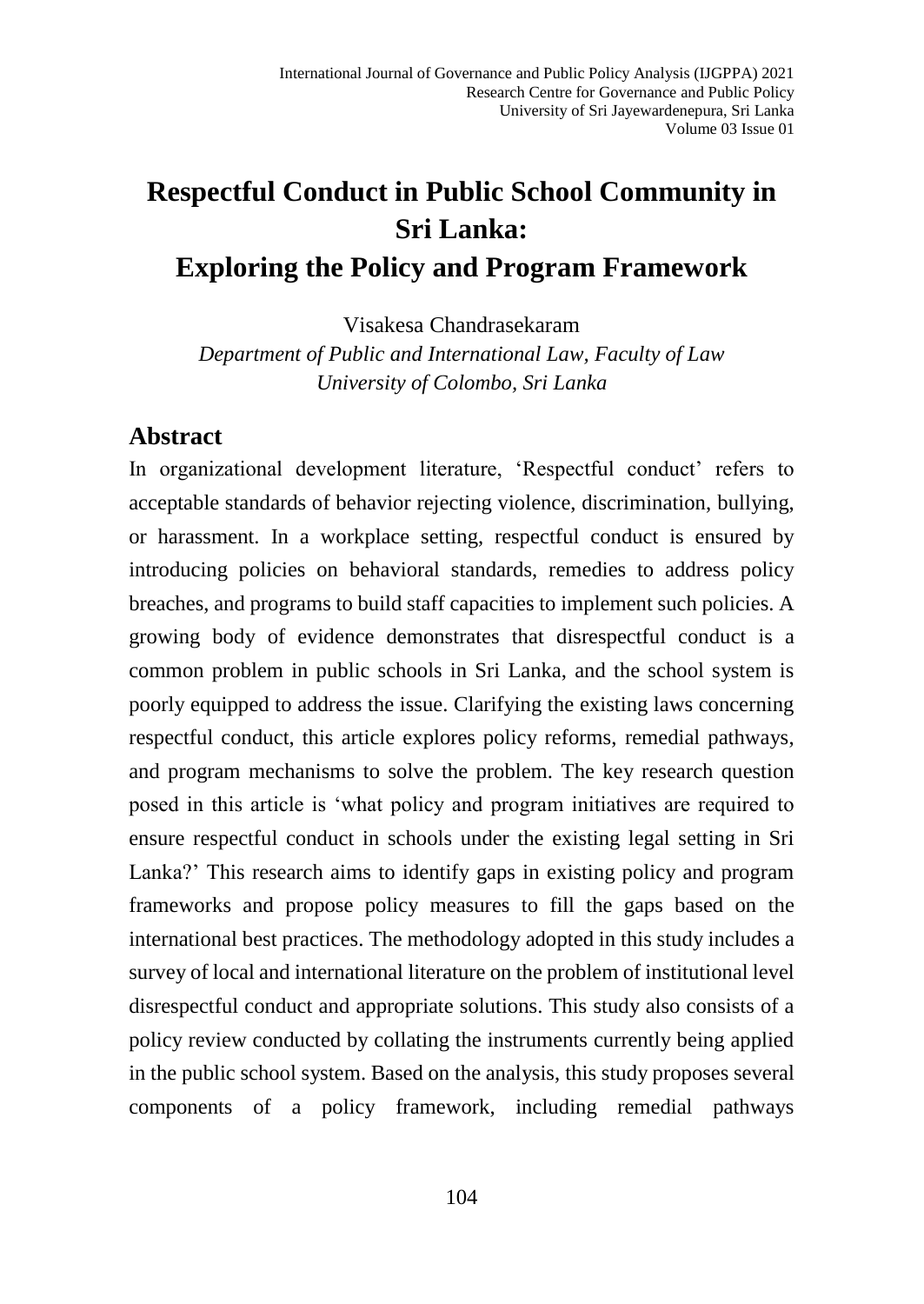supplemented by a program mechanism to implement such policies in public schools in Sri Lanka.

**Keywords:** Discrimination, Harassment, Bullying, Violence, Respect, Schools, Policies, Programs

# **Introduction**

'Respectful conduct' is an umbrella term often adopted in organizational human resource strategies to promote the right to dignity at workplaces. The term is generally applied to articulate initiatives against discrimination, bullying, harassment, and certain types of physical or psychological violence. For example, the Department of Education in Victoria and New South Wales (NSW) of Australia have published central policy documents benchmarking behavioral standards on respectful conduct in the workplace (Department of Education of Victoria, 2021; NSW Government, 2018). Similar references can be found in local policy documents such as Sri Lanka's Ministry of Education's (MoE) Policy on Social Cohesion and Peace Education (MoE, 2008) and international policy documents such as the International Labour Organisation's (ILO) publications on work health and safety (ILO, 2013). As per these local and international policy documents, the idea of respectful conduct connects to other crosscutting areas such as workplace peacebuilding, workplace diversity, work health and safety, and social cohesion initiatives. As opposed to these internal human resources perspectives, the term 'Respectful conduct' is also applied from the customer service perspective within the context of non-discriminatory treatment of people seeking or receiving the services of agencies such as schools or hospitals. Thus, the initiatives to promote respectful conduct generally branch out to cover an organization's liabilities arising from external dealings with customers and stakeholders as well as internal dealings with employees. Education institutes such as schools are unique in this regard since the boundaries between the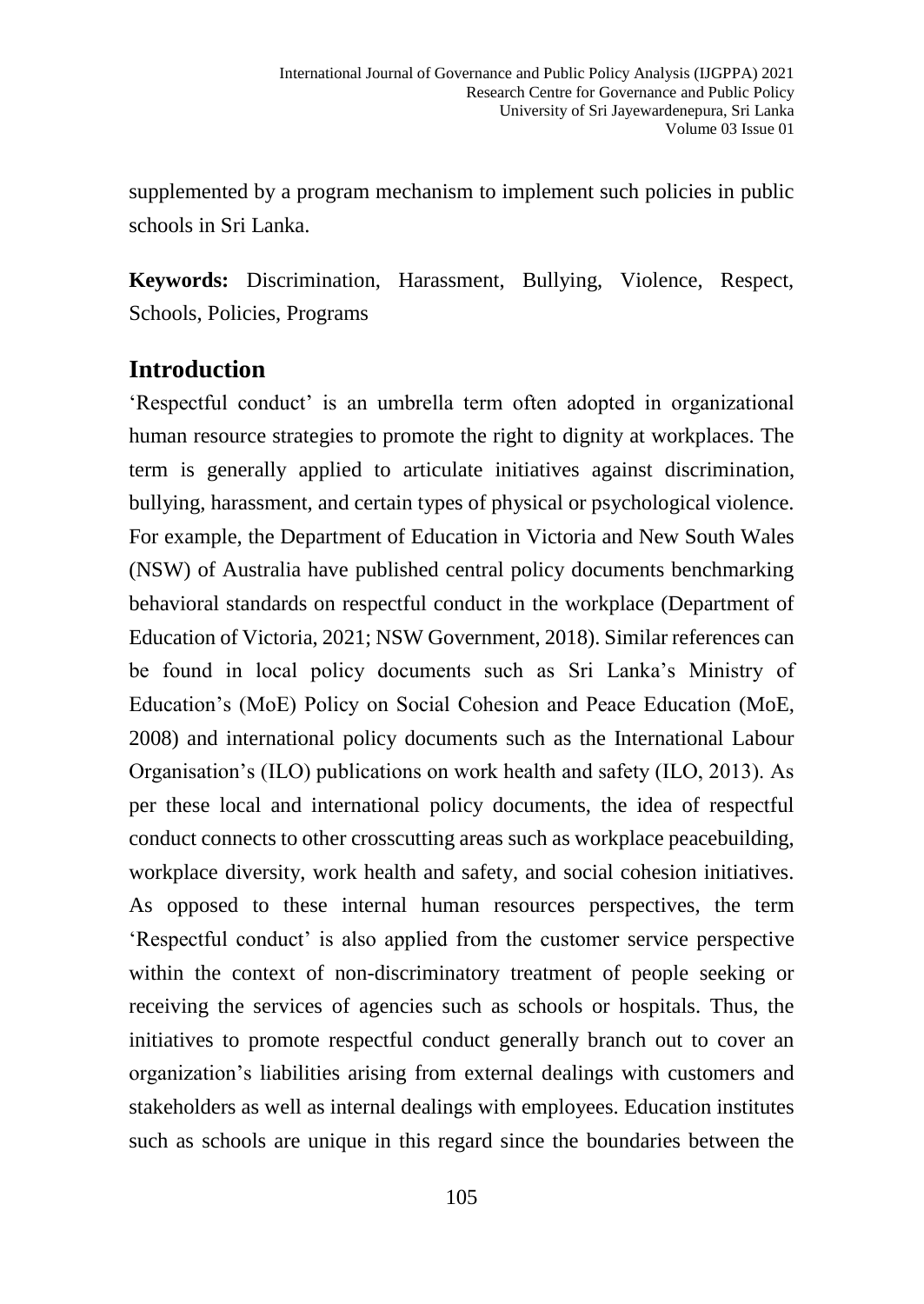external and internal aspects are sometimes merged because the employers, who are teachers and the customers who are students and their parents, are considered as members of one school community, thus requiring everyone to adhere to the same set of values which regulates their behavior and performance in schools. As elaborated in the following segments with examples, respectful conduct in the working environment is generally ensured by policy statements combined with a range of procedures such as complaint handling mechanisms and programs such as staff training initiatives on complaint handling. Clarifying the existing laws and policies concerning respectful conduct in public schools in Sri Lanka, this article explores options of setting up a policy framework supplemented by programs to implement such policies in schools.

As elaborated in the upcoming sections, a growing body of evidence demonstrates that disrespectful conduct is a common problem in public schools in Sri Lanka, and the school system is poorly equipped to address the issue. For example, publishing a report on whole school culture fostering social cohesion in Sri Lanka, Save the Children International (SCI) points out that violence and disrespectful conduct is manifested in schools in multiple forms such as bullying amongst students, corporal punishment of students by teachers or discriminatory treatment of students or their parents in schools (SCI, 2020, p. 23). According to this report, bullying or other disrespectful conduct is not uncommon amongst teachers. The main negative climate factors associated with bullying behaviors include school staff modeling bullying behavior, ignoring or reinforcing such behavior, or accepting such behavior as normal (SCI, 2020, p. 24). The report notes that there is no consistency in handling staff or student disciplinary matters or grievances (SCI, 2020, p. 41). These inconsistencies arguably contributed to the continuance of disrespectful conduct in schools.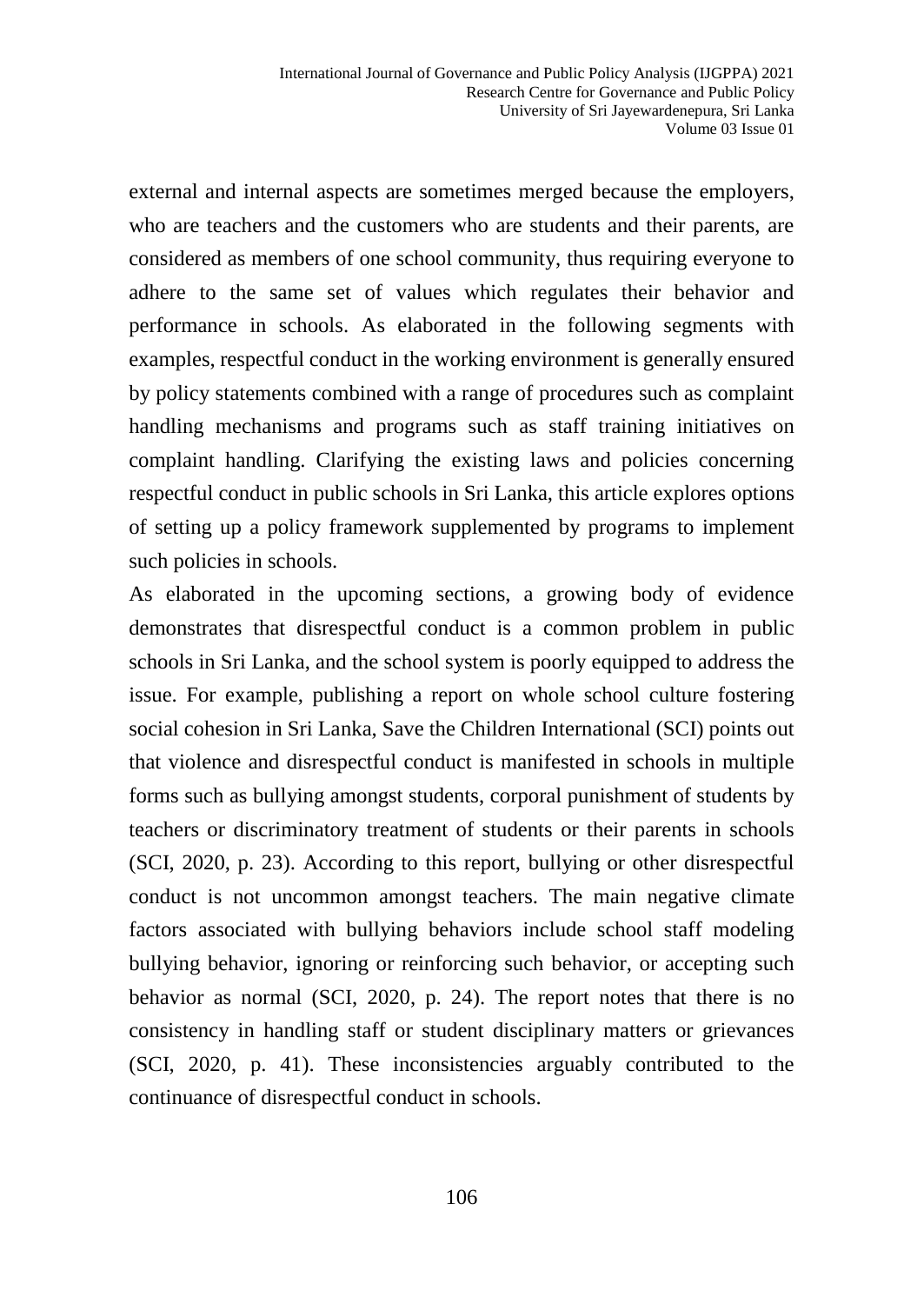The problem to be explored in this article can be centered around two contrasting factors: the perpetuation of disrespectful conduct in school communities and the ineffectiveness of the existing policy and program frameworks to address such disrespectful conduct. To resolve this problem, the key question in this research is 'what policy and program initiatives are required to ensure respectful conduct in schools under the existing legal setting of Sri Lanka?' This article aims to identify gaps in the existing policy and program frameworks and to propose policy measures to fill the gaps based on international best practices. Although multiple aspects of violence and disrespectful behaviors in schools are muddled in a complex web of issues, the focus of this article is limited to a discussion on the law, policy, and program initiatives. This article indeed fills a notable gap in the existing body of scholarship. The significance of this article is the utility value of the answers to be found in the enquires made in this exercise since those answers are expected to provide a solid foundation to build comprehensive strategies to address the systemic issues related to disrespectful conduct in schools.

## **Literature Review**

Approximately 4.2 million students are being educated in 10,000 schools in Sri Lanka by over 247,000 teachers (MoE, 2018). Although the schools are run by the central and provincial governments collaboratively through a dual management system, policy decisions affecting the teachers' and students' conduct are mainly taken by the Ministry of Education of the Central Government (Wehella, 2014, p. 55). SCI reported that bullying and discrimination of certain minorities in schools exist both at an interpersonal level as well as an institutional level victimizing segments of students, parents as well as teachers, and added that such issues are addressed by taking a 'rather inconsistent and punitive approach' (Save the Children International - SCI, 2020, p. 4). SCI further submitted that the policy instruments influencing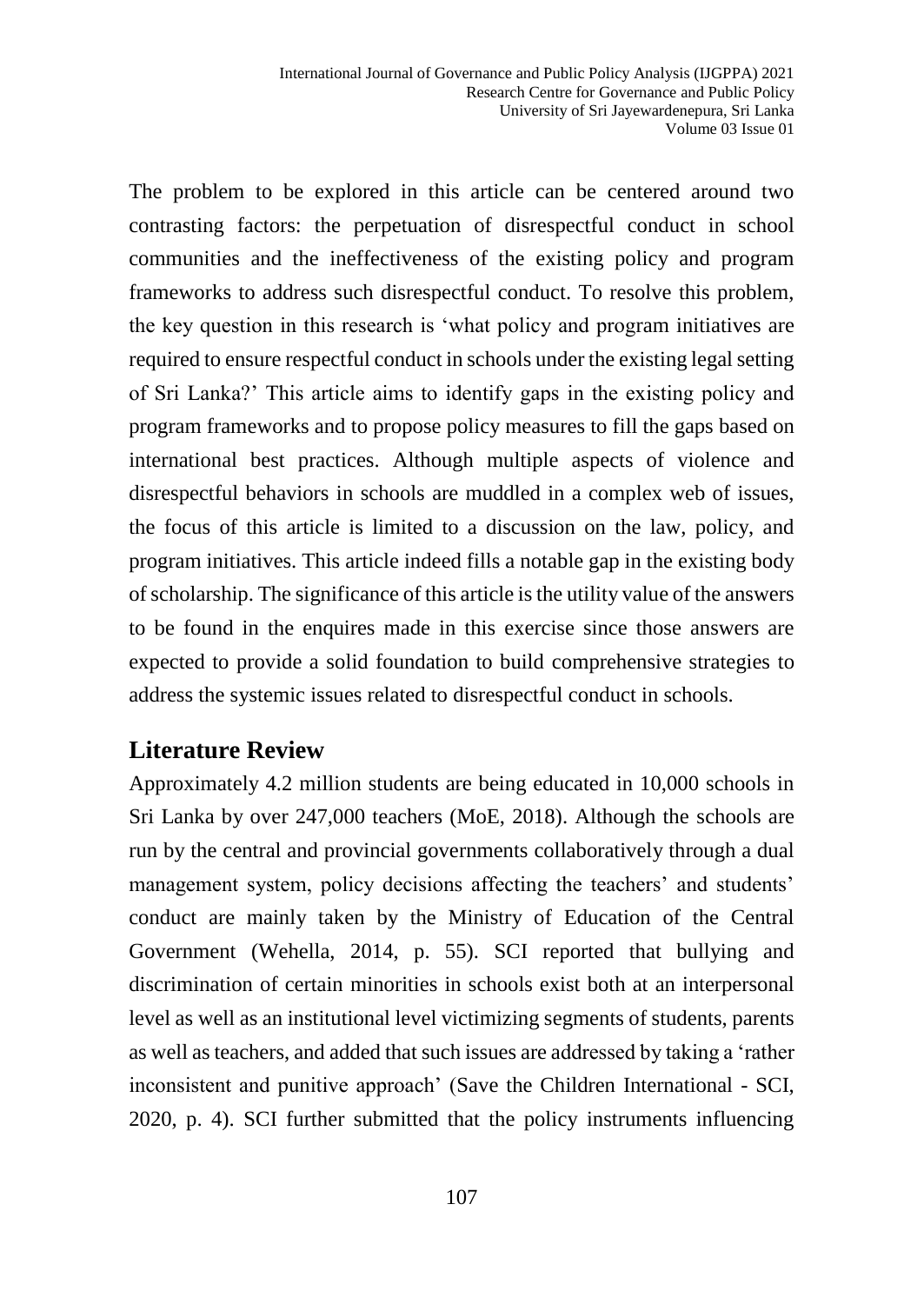social cohesion lack clarity and are inconsistently applied (SCI, 2020, pp. 4- 5).

United Nations International Children's Emergency Fund (UNICEF) notes that although some policy measures have been taken to protect children from abuse, the impact of such measures has been minimal (UNICEF, 2013, p. 62). Bullying and harassment occurring in the forms of physical abuse, verbal abuse, emotional abuse, and cyberbullying have been found as contributing factors to students' irregular attendance (UNICEF, 2013, p. 109). Despite heavy penalties imposed by anti-ragging legislation and the Penal Code, much bullying-related violence goes unreported. The SCI report submits that the existing policies and practices in this regard are inflexible. Most hierarchical organizational cultures of schools do not support the adoption of democratic and participatory decision-making methods by which most causes of grievances could be prevented (SCI, 2020, p. 5). The other interesting observation of this report is the disconnection between 'what is taught in the classrooms and what is practiced in and outside the schools' and the report indicates the failure of some teachers and parents to live by example in displaying respectful behavior (SCI, 2020, p. 5).

Respectful conduct is interconnected to a range of socio-economic factors. The SCI report affirms this by presenting field research findings to demonstrate how marginalized children are treated unfairly in schools in comparison to the children of affluent parents (SCI, 2020). Children are also indirectly affected by certain types of unfair treatment their parents receive from various institutions, individuals, or groups. According to the Central Bank of Sri Lanka (2005), the main reason for the drop out of the children is the poverty, and children are forced to contribute to household income through child labor (UNICEF, 2013, p. 36). According to UNICEF, gender is a 'sociocultural barrier', and it is not identified as a significant factor contributing to drop out from education; however certain exceptions have been observed in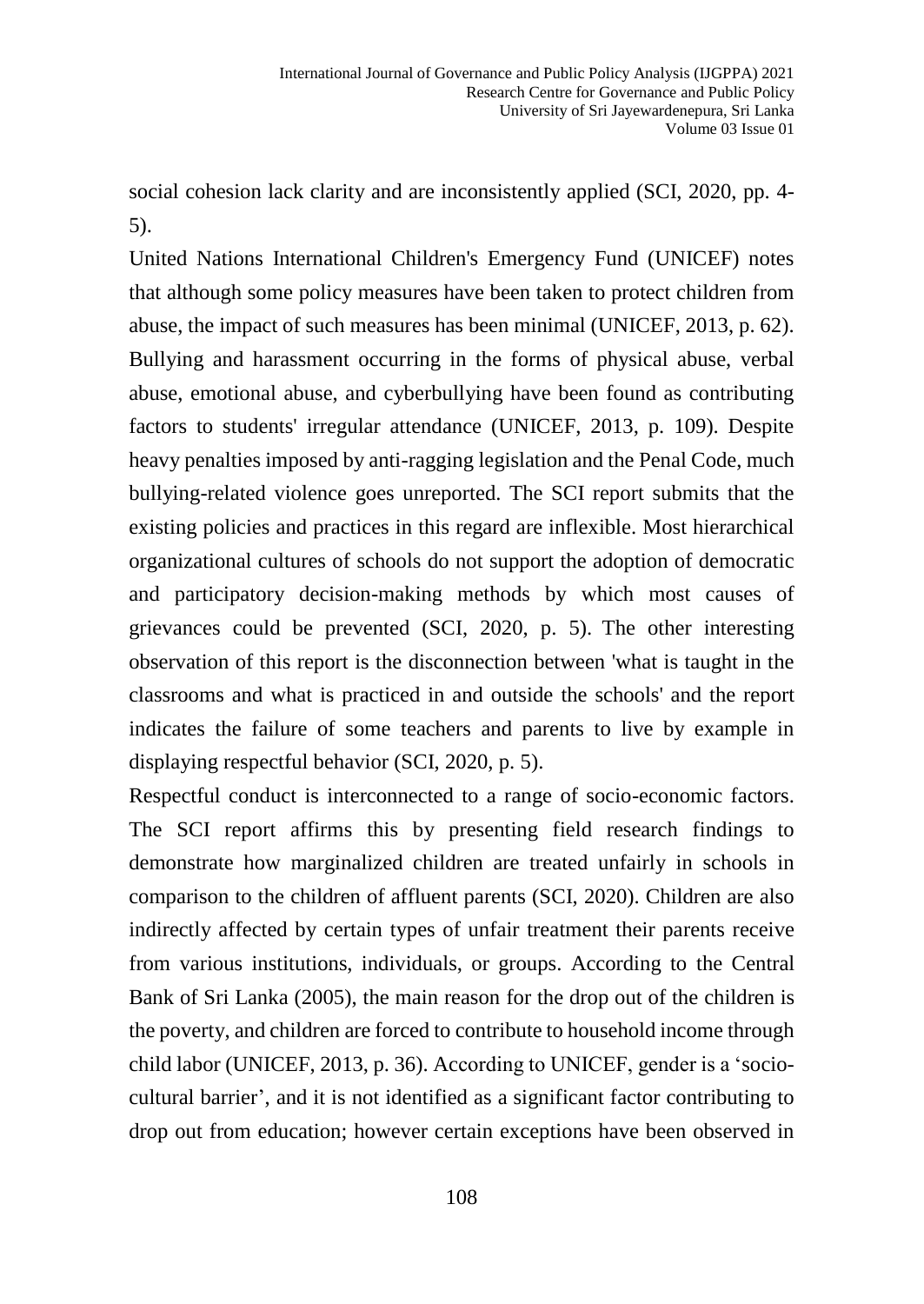Muslim and plantation sector Tamil communities (UNICEF, 2013, p. 32). Carter and Osler (2000, p. 342) point out that gender-based discrimination in education exists in schools as rather subtle 'social scaffolding'. Children with disabilities are struggling in the education system in Sri Lanka for several reasons, despite the recent introduction of an Inclusive Education Policy.

It is imperative to consider the teachers' attitudes and behavior in a study exploring respectful conduct in schools. Pointing out teachers' ignorance towards the values, attitudes, and behavior associated with social cohesion, the SCI report submits that a majority of the teachers had little understanding of respectful workplace conduct, and some teachers were found to have engaged in practices discriminatory against students of certain backgrounds (SCI, 2020). The report noted that teachers also seem to be heavily susceptible to harmful messaging from outside, particularly speculative media reports that vilify minority groups. As per the report, bullying is not uncommon amongst teachers, many being subjected to or have witnessed unsafe and disrespectful behavior. According to this report, teachers do not seem to have adequate avenues to express their grievances, and occasionally scandalous incidents seep into media when certain individuals risk their careers to take legal actions. Thus, it could be argued that a comprehensive policy framework addressing the issues related to respectful conduct in schools must be strongly connected to the institutional human resource strategy, as explained in the following sections.

Volumes of literature support the need to take a holistic approach in promoting respectful conduct and social cohesion in schools. Sri Lanka's National Policy on Social Cohesion and Peace Education submits that even the best curricula activities promoting social cohesion cannot make an impact 'if there are divisions among the students, lack of free speech or democracy, or an acceptance of violence or inhumane punishment as a solution to a problem' (MoE, 2008, p. 15). Researching on various peace education programs in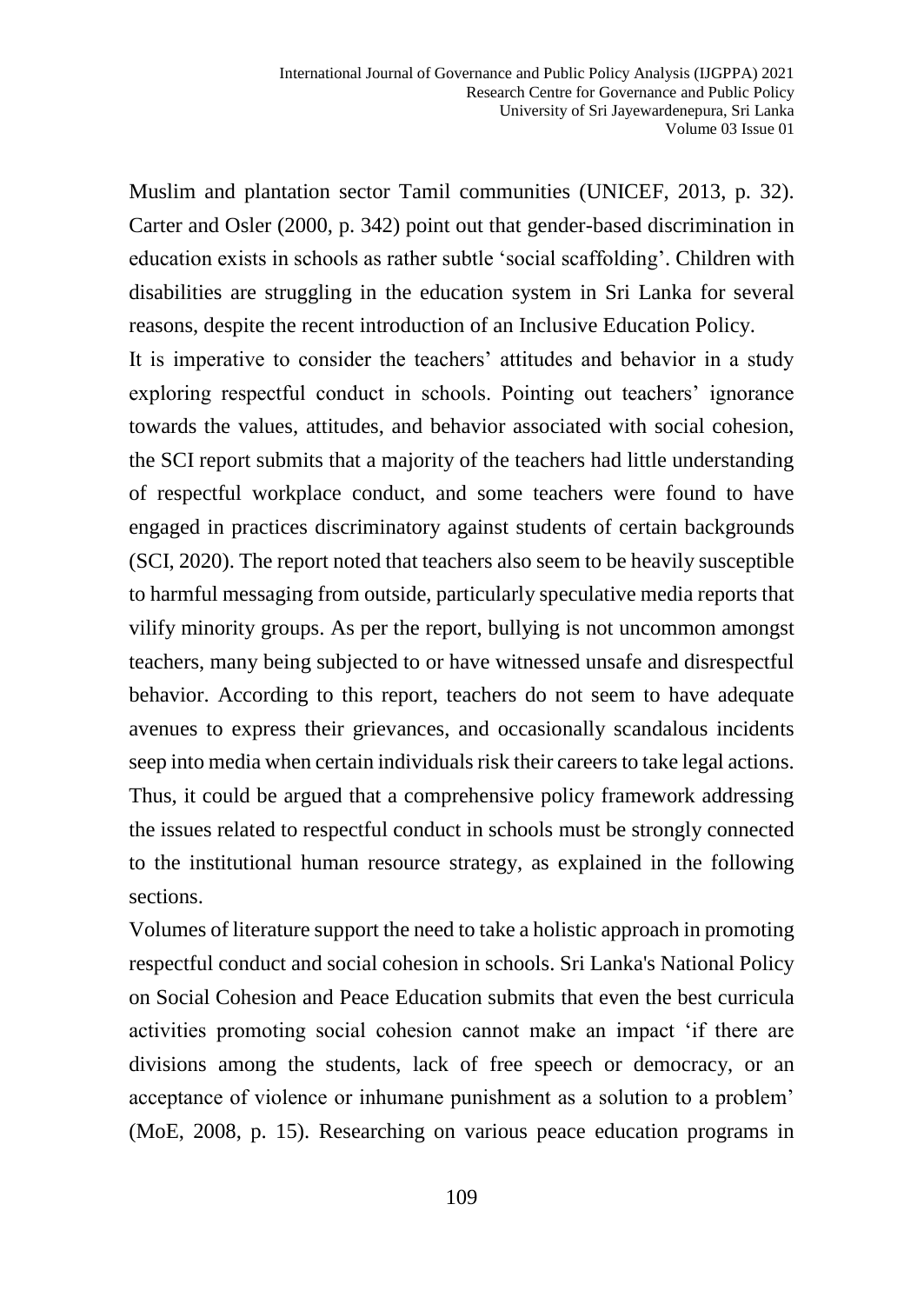Europe and North America, McMaster submits that a culture of inclusion requires the 'creation of structures within the school' that provide fertile ground to develop and strengthen a shared commitment and vision to inclusive principles (McMaster, 2013, p. 4). These authors urge not to isolate the initiatives promoting respectful conduct but to take a holistic approach to facilitate institutional transformation through an integrated and long-term strategy covering all aspects of the education sector. In this regard, South African scholars submit that institutional transformation programs in the education sector such as policy and program initiatives should not be viewed as 'optional or extras' and argue that such efforts are 'non-negotiable' in promoting equity in education (Alexander & Wyk, 1997, p. 539).

# **Methodology**

The methodology adopted in this study comprises several key components. Firstly, a policy review was conducted to collate the policy instruments currently being applied in the public school system, and the documents included policies, regulations, and departmental circulars. The review also included a study on general government regulations such as the Establishment Code (Ministry of Public Administration, 1999), which regulates the conduct of government employees. To clarify the legal parameters of respectful conduct, relevant parts of the Constitution and various pieces of legislation were also examined, particularly discussing the legal terms such as discrimination, bullying, and harassment. Existing literature, including peerreviewed academic publications and various reports published by government departments such as the Ministry of Education, international nongovernmental organizations such as Save the Children International, and U.N. agencies, UNICEF, were reviewed. To identify best practice policy benchmarks, legislation and policy documents of Australia and the United Kingdom were examined, particularly making specific reference to the policies adopted by the NSW (New South Wales) Government agencies.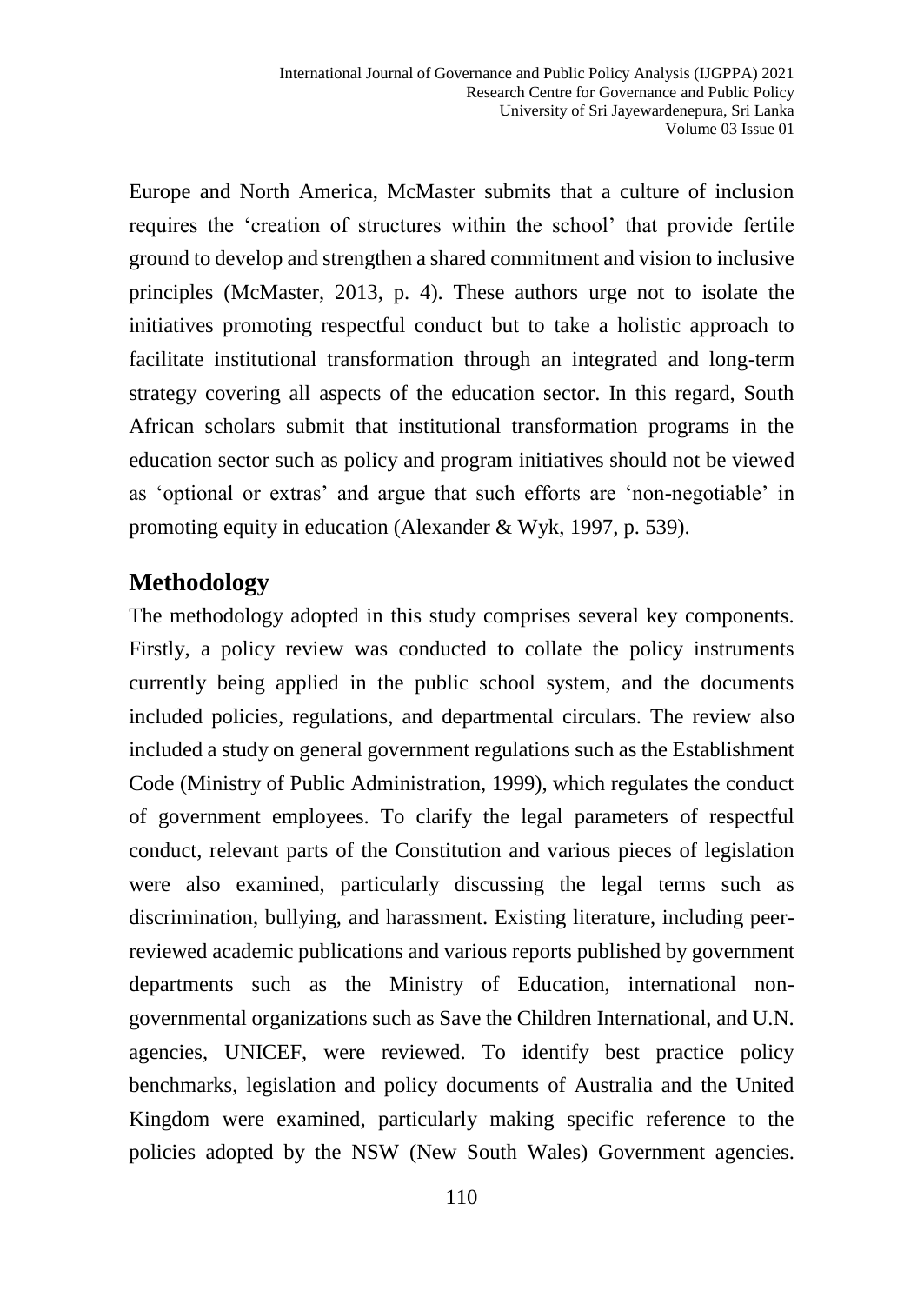International workplace standards published by U.N. organizations such as the International Labour Organisation (ILO) were also considered benchmarking best practices. Materials presented in this article will also refer to publications on peacebuilding, diversity and inclusion, work health and safety, and social cohesion initiatives because these themes overlap with what is explained as respectful conduct in this article.

## **Analysis and Discussion**

The materials collated for this research are analyzed and discussed under five themes: legal framework, policy framework, remedial pathways, program framework, and community participation. The rationale of adopting these themes is to present a roadmap addressing the issues related to disrespectful conduct in schools by identifying strategies at the government and grassroots levels. For example, the relevant policy framework is developed by applying the legal provisions at the government level, while the program framework is implemented at the grassroots level by engaging the school community.

The first theme, the 'legal framework', is dedicated to discussing the legal aspects of respectful conduct referring to local, foreign and international legal instruments. The second part will discuss options of adopting a 'policy framework' in the local public school system, referring to overseas examples. Next, this article will focus on 'remedial pathways' available for aggrieved parties by presenting international best practices of complaints or grievance handling procedures. In the fourth part, under the theme 'program framework', various types of programs to supplement policy rollouts, for example, staff capacity building initiatives, will be discussed. Finally, this article will also briefly discuss the importance of 'participation' of the school community in developing and delivering initiatives to promote respectful conduct.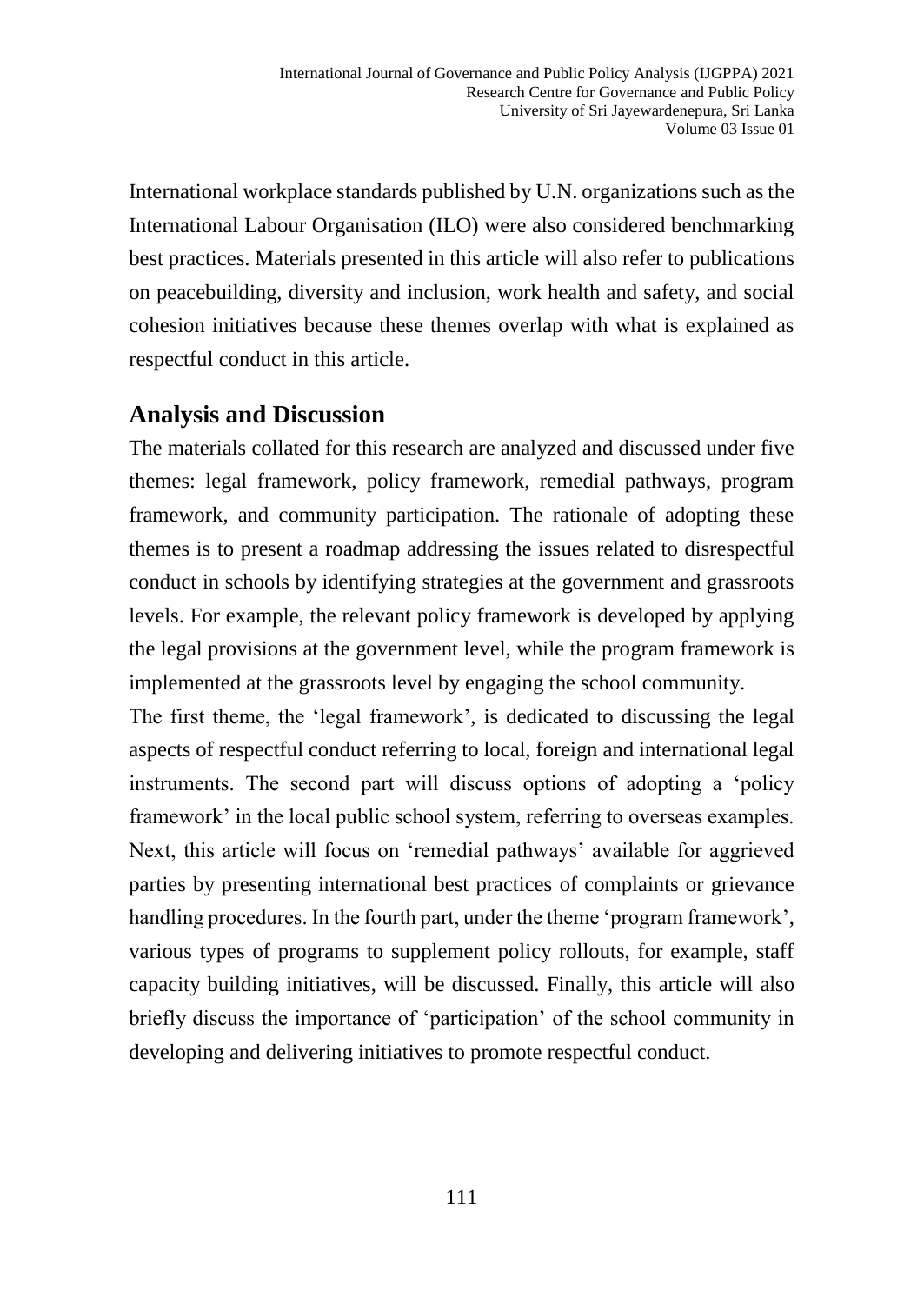#### **The Legal Framework**

It is important to mark the legal parameters of respectful workplace conduct within the context of domestic laws in Sri Lanka before incorporating certain behavioral standards into a policy framework. The Fundamental Rights chapter of the Constitution of Sri Lanka provides the most upper-level authority in this regard. As per Article 126 of the Constitution, individuals whose fundamental rights have been violated by executive actions can petition the Supreme Court; thus, students, parents, or teachers can approach the Supreme Court against actions of the school authorities or other government officers, including the respective ministers of the Central or Provincial Governments. Article 12 of the Constitution guarantees the right to equality before the law and prohibits discriminatory actions. Article 14 guarantees the freedom to engage in any occupation or profession, and this provision protects certain employment rights of the teachers and non-teaching staff employed by schools. Article 11 prohibits torture or cruel, inhuman, or degrading treatment, and it can be invoked by students who are unreasonably punished, particularly in an abusive manner in schools.

Certain types of disrespectful behavior attract criminal liability. The Penal Code of Sri Lanka punishes cruelty to children (section 308A [1]), causing hurt (sections 310, 312, 314, and 315), and causing grievous hurt (sections 311, 313, 316, and 317). Convention against Torture and other Cruel, Inhuman or Degrading Treatment or Punishment Act also prohibits physical or psychological violence committed by public officers against children or adults. Corporal punishment of students in schools indeed comes under the definitions of offenses introduced by these laws. A ministerial circular also prohibits corporal punishment in schools. 'Prohibition of Ragging and Other Forms of Violence in Educational Institutions Act 1998' (Anti-ragging Act) was enacted to specifically prevent violence against students in schools, universities, and other higher education institutes, and teachers are also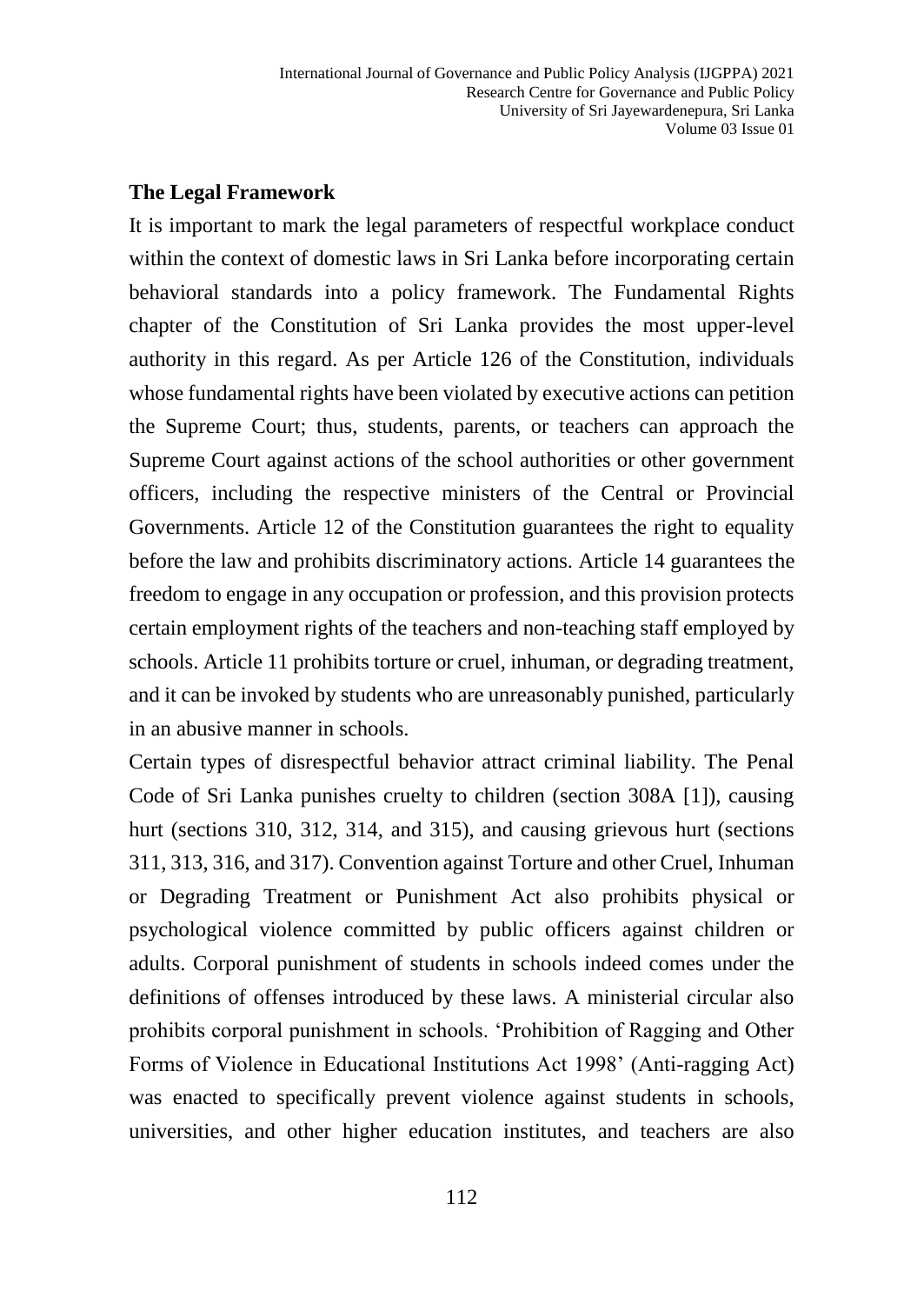protected by this Act. The laws do not necessarily help to shape acceptable types of behavior within the institutions, although they may offer remedies to aggrieved persons. For this precise reason, institutions need to adopt standards of behavior through policy documents. Still, such documents are scarce, and they do not seem to be applied in a consistent manner in the public sector organizations of Sri Lanka. The Establishment Code of the Government of Sri Lanka is the main instrument that regulates the conduct of public officers, which provides: 'An officer should at all times act in a manner befitting his public office. He should not commit any act that would bring the public service or the post he holds into disrepute' (Chapter XLVII, section 1:4.). Appendix I of the Code includes the types of behaviors that amount to misconduct, such as 'improper conduct' and 'indiscipline'; however, the definitions do not refer to discrimination, harassment, bullying, or similar conduct. The teachers' Code of Conduct guides the teachers to shape their attitudes and behavior, but this too bears no references to discrimination, harassment, or bullying (MoE, 2012).

Despite the existence of these laws and policies, students are subjected to violence and corporal punishment in schools (De Silva et al., 2017). Bullying that occurs in the form of 'ragging' is endemic in higher education institutes such as universities and technical schools, and the practice has also permeated into schools, particularly when new students are enrolled into high school grades to follow Advanced Level subjects (SCI, 2020, p. 24). Teachers also experience violence in the form of physical assault or sexual harassment; however, incidences are reported seldom (SCI, 2020, pp. 31-49). The major reasons for under-reporting of such unlawful or criminal conduct in schools appear to be a lack of understanding of the laws and faith in the institutions' capacity to resolve the matters. Policies are generally based on a legal framework; thus, it is imperative to adopt the legal definitions in policy documents, particularly to define discrimination, harassment, and bullying.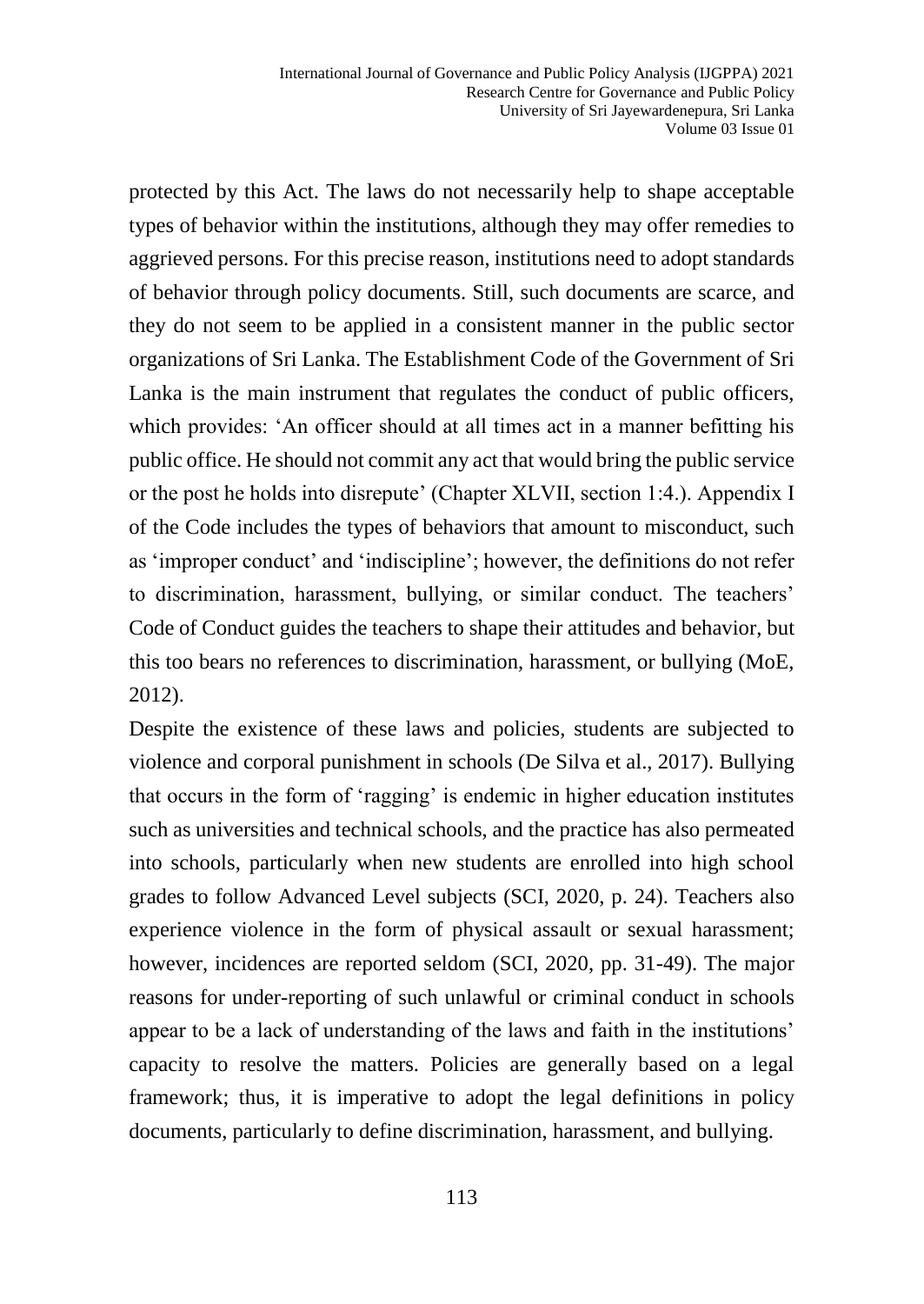Article 12 (2) of the Constitution presents the definition for discrimination: 'No citizen shall be discriminated against on the grounds of race, religion, language, caste, sex, political opinion, place of birth or any one of such grounds. Article 12 (1) of the Constitution guarantees 'right to equal protection of the law', and the courts have broadly interpreted the provision; therefore, the establishment of discrimination based on any of the grounds listed in Article 12 (2) is not necessary to prove discriminatory conduct on certain circumstances. Also, it is important to note that the discriminatory grounds spelled out in Article 12 (2) is not an exhaustive list since the article also identifies' or any one of such grounds. This view was cemented in *Manuwel Dura Chandani,* where the Supreme Court opined that unfairly treating a student perceived to be HIV positive by the school authorities was an infringement of the student's fundamental rights.

No law of Sri Lanka explicitly prohibits harassment in general, except for sexual harassment, which is a criminal offense (section 345 of the Penal Code). This means harassment of non-sexual nature does not have a local statutory definition. One of the most elaborative definitions for harassment given by the ILO can also be adopted locally: 'any conduct towards somebody based on their age, disability, HIV status, domestic circumstances, sex, sexual orientation, gender reassignment, ethnic background, color, language, religion, political opinion, trade union affiliation or other opinion or belief, national or social origin, association with a minority, property, birth or another status that is unreciprocated or unwanted and which affects the dignity of women and men at work (ILO, 2013, p. 8). According to this definition, harassment is unreciprocated conduct that should be based on one of the discriminatory grounds, such as race; thus, in essence, harassment is a type of discrimination. If this interpretation is to be applied locally, in theory, unreciprocated and offensive conduct based on one of the discriminatory grounds spelled out in Article 12 (2) of the Constitution could be considered a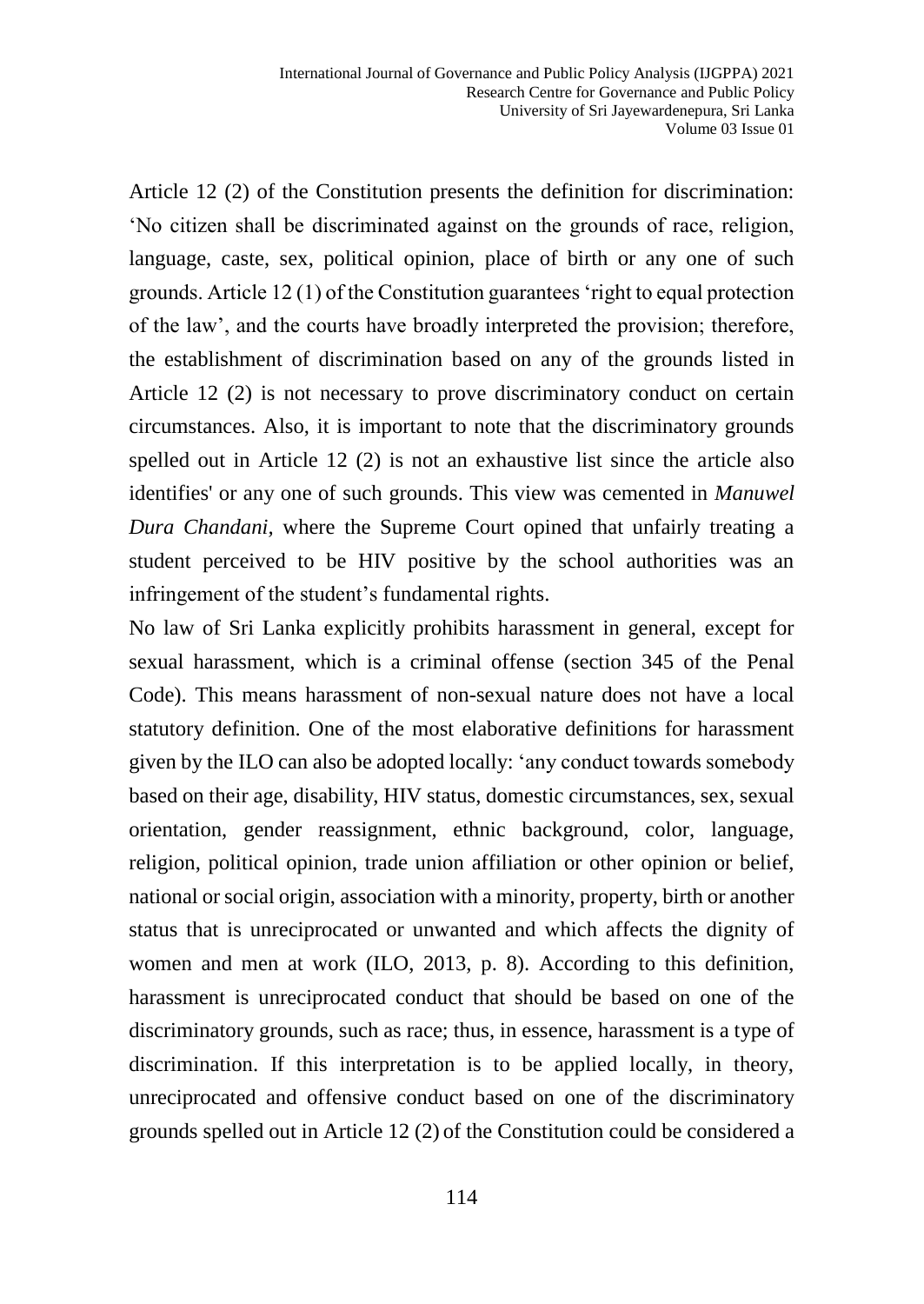violation of the aggrieved person's fundamental rights. Considering a similar argument in the *Manohari Pelaketiya* case*,* the Supreme Court held that sexual harassment of a female teacher by male teachers amounted to a violation of the victim's fundamental rights.

Bullying also does not have a clear local definition, and no vernacular equivalent terms can be found. Once again, to identify the elements of bullying, definitions provided by ILO can be examined. According to ILO, bullying is 'repeated and overtime offensive behavior through vindictive, cruel, or malicious attempts to humiliate or undermine an individual or groups of workers' (ILO, 2013, 8). Defining violent and bullying like conduct as 'ragging', the Anti-Ragging Act establishes several offenses such as hostage taking (section 4), wrongful restrain (section 5), and wrongful confinement (section 6). Defining criminal intimidation, section 3 of the Act prohibits verbal or written threats 'to cause injury to the person, reputation or property of any student or a member of the staff […] to cause fear' or to compel the victim to do certain things. One of the differences between the ILO and the local Anti-Ragging Act is that the local law does not require repeated offensive conduct to establish bullying-like behavior. It should be noted that subtle methods of bullying, such as excluding an individual teacher from important work-related meetings or withholding important work-related information from an individual teacher to disrupt their duties, are not considered unlawful conduct under the anti-ragging law.

#### **The Policy Framework**

Compiling a set of guidelines for schools in the European Union to improve diversity and inclusion, the British Council has identified four key requirements or conditions, and the first two are a legal framework that makes the institutions accountable and a policy framework with funding to locally fulfill the legal obligations (Rashid & Tikly, 2010, pp. 10-33). Although public education institutions in developed countries invest a significant level of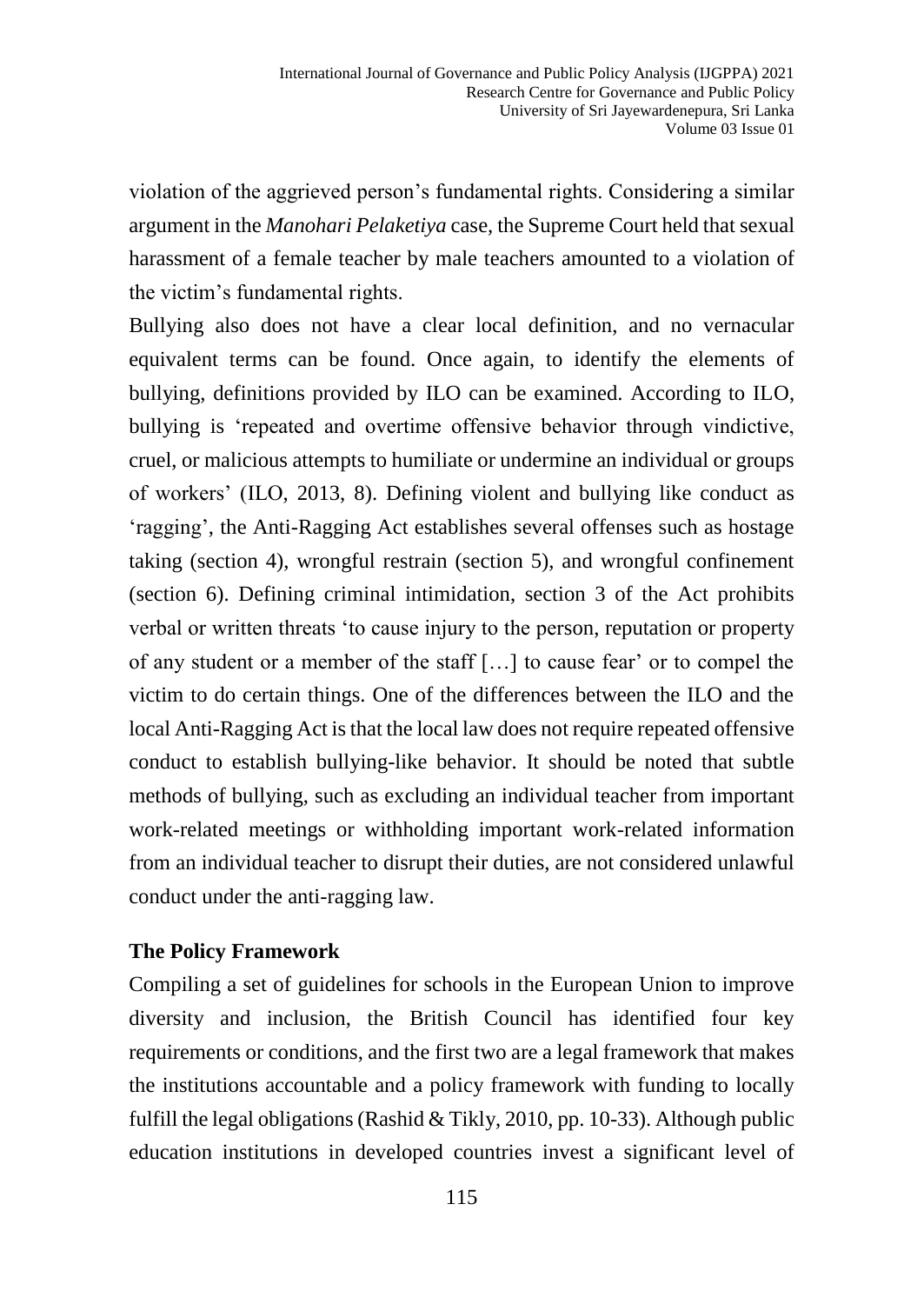resources in policy development and implementation, as discussed earlier, the education sector in Sri Lanka has demonstrated poor performance in this area. The unavailability of a comprehensive policy framework causes numerous disputes in school communities, resulting in expensive litigation and scandalous media coverage damaging the schools' reputation.

Examining Sri Lanka's public education system, researchers and institutions have pointed out the importance of policy reforms in various areas, including respectful conduct. A report on a school-based psychosocial program published by the German development agency, which is named GIZ (Deutsche Gesellschaft fur Internationale Zusammenarbeit), notes that the complex bureaucratic systems and functions of the MoE are mediated by local cultural patterns and the influence of individuals, apart from policy applications (Handy, 2018, p. 24). Presenting the need to modify the archaic legislation and policy structure governing the general education system in Sri Lanka, the National Education Commission (NEC) proposes policy and program initiatives to regulate teachers' conduct and professional standards (Gunawardena et al., 2009, pp. 9-12). According to a World Bank publication, little evidence is available on the effectiveness of policies and practices related to teacher and student behavior in Sri Lankan schools (Dundar et al., 2017, p. 90). A publication of the University of Colombo points out that work health safety laws which require to regulate workplace violence are almost nonexistent in Sri Lanka (University of Colombo, 2016, pp. 7-8). The MoE has considered the importance of introducing school-level policies on health, safety, and protection under the 'child-friendly school initiatives' (MoE, 2008a). The National Social Cohesion Policy of the MoE recognizes issues related to violence, discrimination, gender equity, miscommunication, lack of tolerance towards certain groups, and teamwork to be considered under the policy and program initiatives (MoE, 2008b, p, 3-4). SCI proposes a policy framework to promote respectful conduct in schools, arguing that such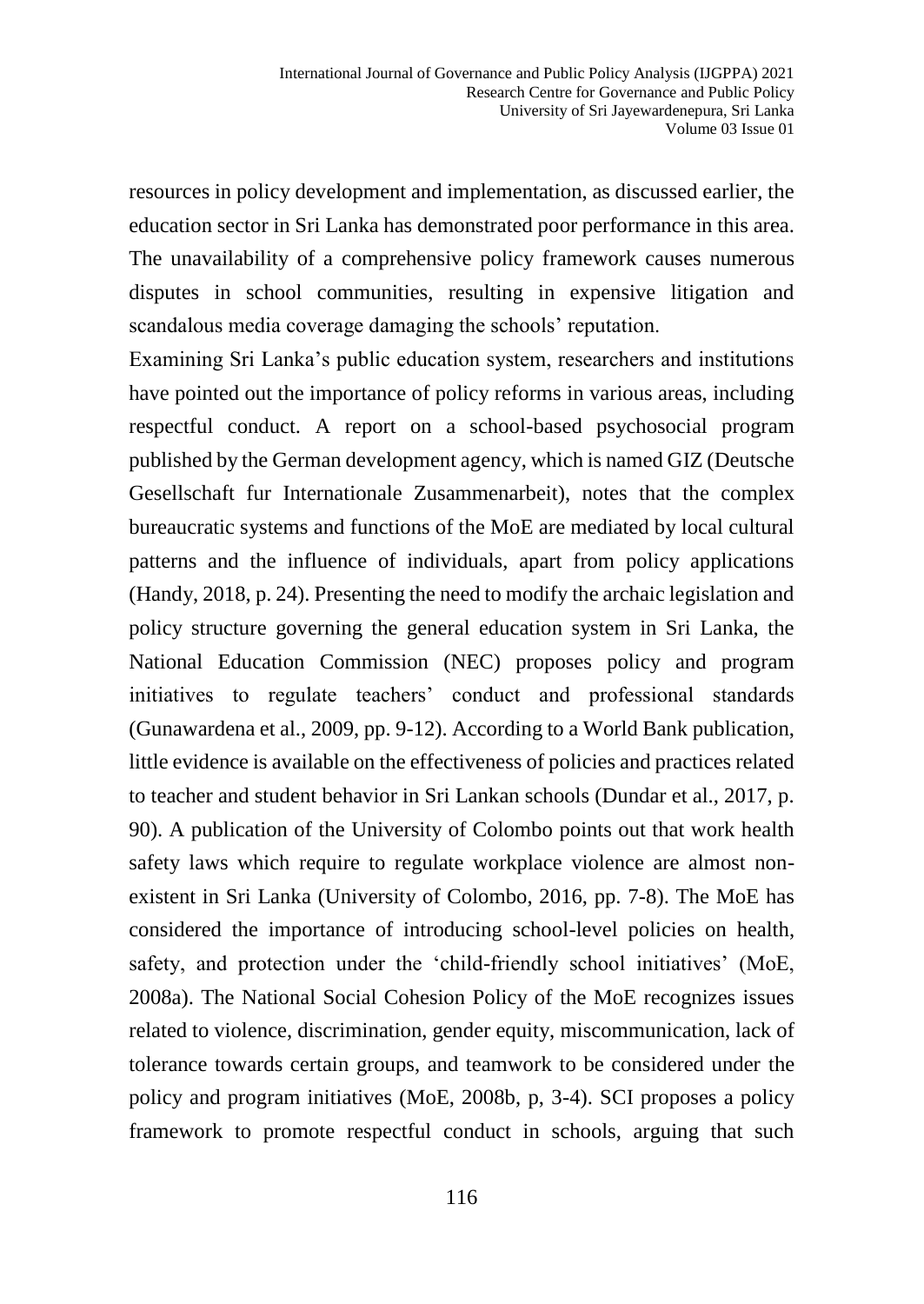initiatives will not only mitigate the risk of injury, litigation, and disrepute but also will improve the overall education outcomes (SCI, 2020, pp. 47, 61, 62). Policies regulating the employees' conduct are usually owned by the human resource divisions of the organizations since such policies intend to influence the organizational culture seeking the employees' involvement (Nankervis et al., 2002, p. 62). Policies contain 'principles', i.e., policy statements or charters that spell out certain organizational commitments or expectations. They also contain 'rules of actions', i.e., procedures guiding to implement the policy statements (Nankervis et al., 2002, p. 64). Unlike laws that make certain conduct criminal or unlawful, policies introduce standards guiding individuals or organizations, in some cases providing mechanisms to remedy the problems arising from breaches.

The ultimate objective of policies regulating respectful conduct is to ensure fairness and justice in schoolwork and learning environments, and this objective may not be achieved if the policies are not implemented fairly and consistently, as stipulated by the standards set by the principles of administrative law. The procedures accompanying the policies should guide the authorities to follow these standards, such as reasonableness, proportionality, and acting according to the principles of natural justice (Gomez, 2006). Thus, when guiding the authorities to investigate a particular matter, the school principals must ensure the impartiality of the process and also provide a fair hearing to all parties.

The main benefit of having a policy framework regulating respectful conduct in schools is that it allows the schools to internally deal with most of the problems caused by disrespectful conduct, which do not fall within the ambit of the criminal law, as further illustrated in the next section titled 'remedial pathways'. Successful remedies found within the institutional level in addressing disrespectful conduct can significantly mitigate the risks of blowing up internal disputes out of proportion.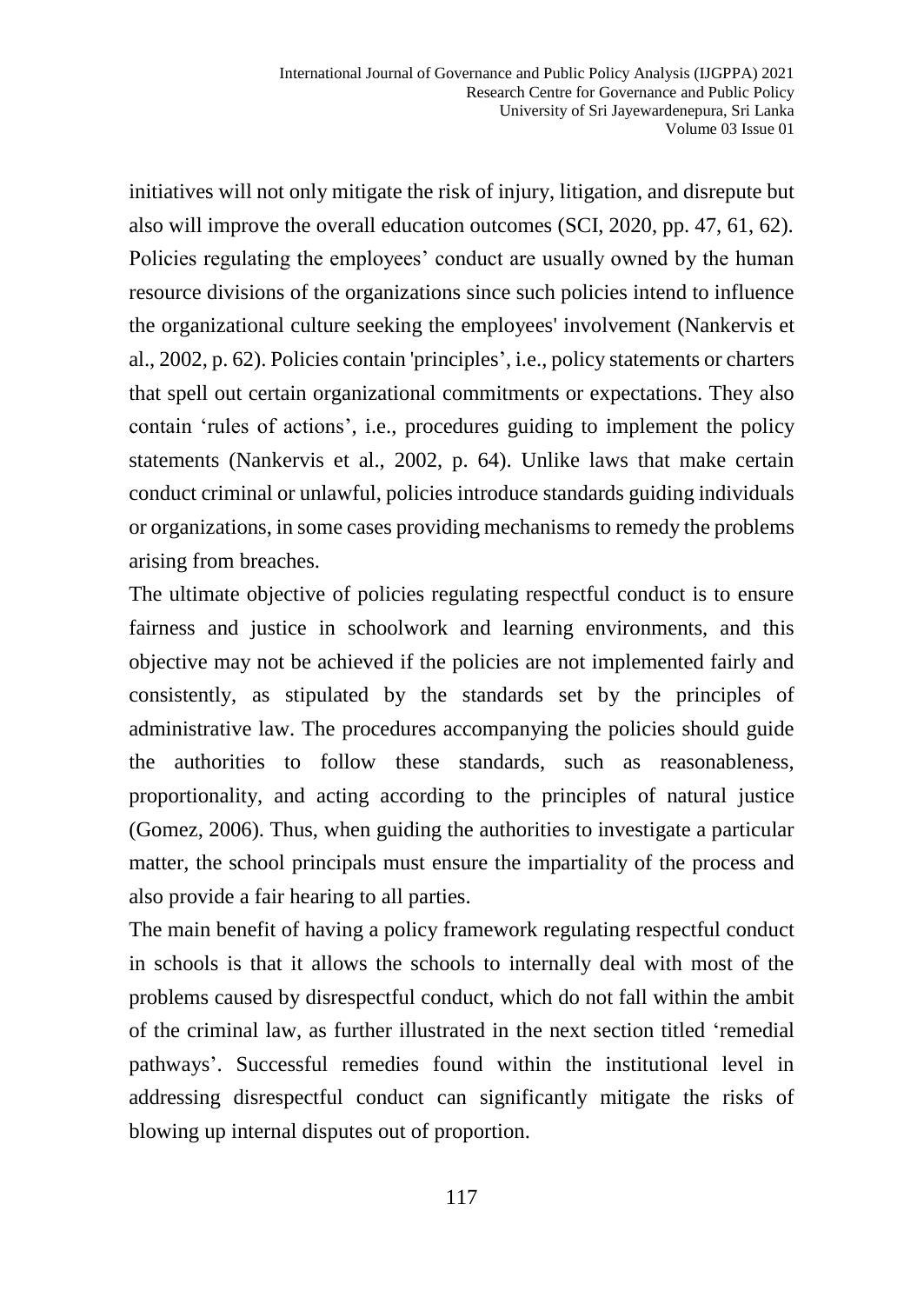A policy framework that guides the school community to internally deal with disrespectful or violent behavior must include the following minimum instruments:

- Respectful conduct policy or charter: A policy statement that outlines respectful behavioral requirements covering the entire school community can guide teachers, students, and parents on the minimum behavioral standards common to everyone in the school environment. The SCI report submits that to maintain uniformity in behavioral thresholds across all the schools, the MoE or a similar central authority should develop a basic charter that can be adopted or modified by schools (SCI, 2020).
- Code of Conduct: Since the current Government Establishment Code or the Teachers' Code of Conduct (MoE, 2012) does not explicitly prohibit discrimination, bullying, or harassment, these instruments need to be revised, guiding staff on respectful behavior towards their colleagues, students, and parents. The Code also should include other aspects of professional conduct about conflict of interest, attire, communication, punctuality, etc. The Code only applies to school staff, and its behavioral standards should be based on a respectful behavior policy or charter.
- Disciplinary matters and investigation: The existing policies and procedures are not adequate to disciplinary matters and lack clarity; therefore, a uniform policy with step-by-step guidance should be provided to schools in dealing with serious behavioral issues and complaints such as harassment and bullying. Generally, this type of policy guides the employees to respond to the breaches of the Code of Conduct, and the policy will cover areas other than respectful conduct such as corruption or conflict of interest.
- Grievance resolution: This instrument provides options and simple steps to guide the employees to resolve interpersonal disputes. These options may include informal discussions between disputing parties, lodging in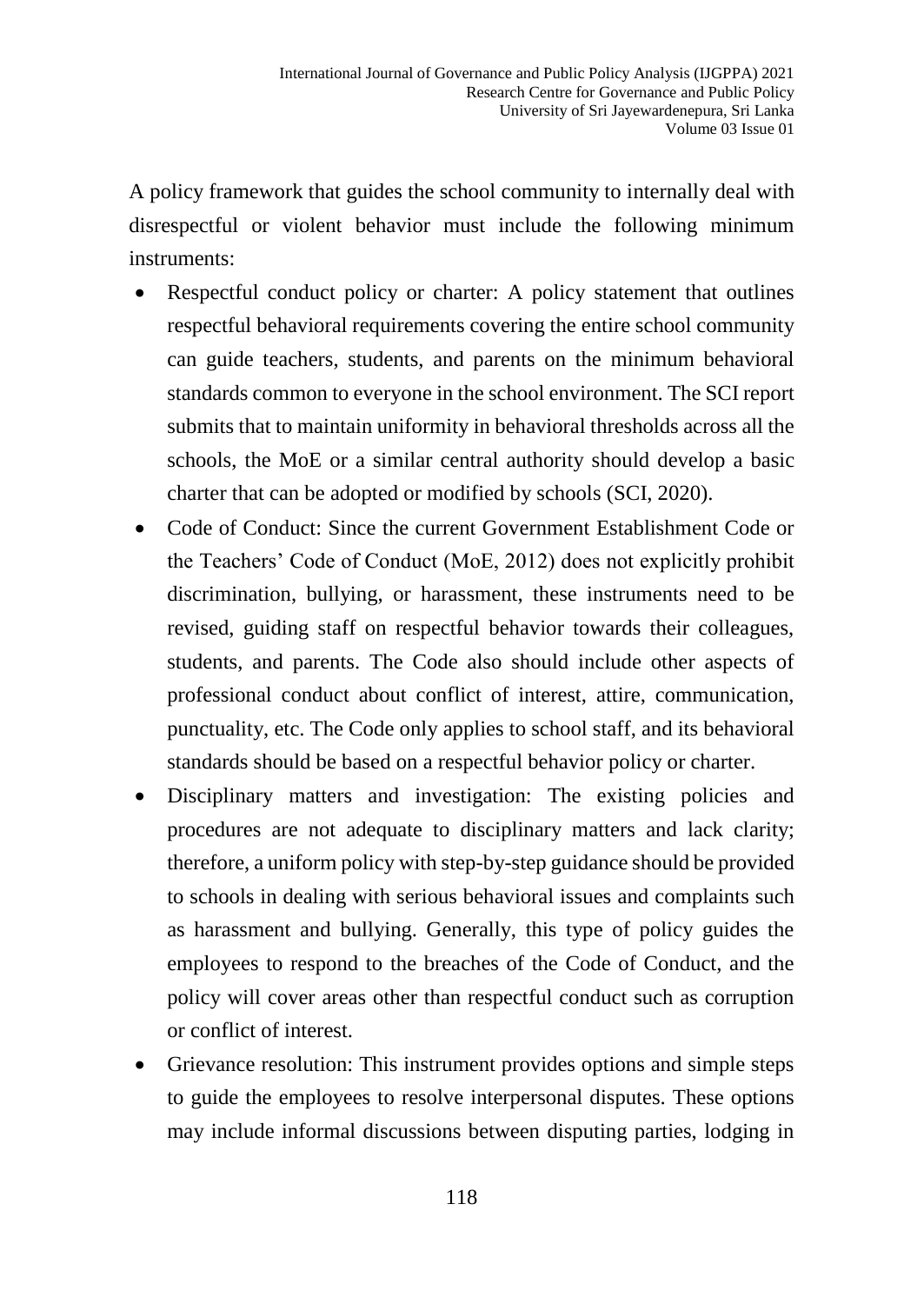written grievances, and facilitating mediation with options to escalate unresolved matters upwards in the organization's hierarchy. Disciplinary matters related to serious misconduct cannot be dealt with this policy.

In the school system, the teachers' professional performance and standards need to be finely balanced with their behaviors, and this requires the introduction of other policy instruments to ensure probity and efficacy in employees' performance. Amongst other things, having clear guidance on service standards and human resource management methods are crucial for the execution of the previously mentioned policies covering certain aspects of respectful conduct. Although not directly related to respectful conduct, the following policy instruments provide clarity on certain human resources matters, and this can inadvertently minimize conflict amongst school staff.

- Performance planning, development, and management: This policy should ideally provide clear guidance to teachers, principals, and education officers on planning their careers, identifying career development opportunities, including training and assisting employees in improving their performance if they are performing poorly. Sometimes interpersonal issues or disciplinary matters are combined with performance management issues; therefore, previously mentioned policy instruments need to be applied in conjunction with policies related to performance planning, development, and management.
- Work health and safety: Work health and safety policies are meant to remove the risks of physical and psychological injuries from the school environments. Work health and safety policies are directly connected to respectful conduct because health and safety policies ensure systems to prevent workplace violence, bullying, and harassment which account for serious injuries, including mental trauma (Lopez et al., 2009, pp.7-8; Rhodes et al., 2010, p. 97). Workplace bullying is recognized as a work health and safety risk in Australian legislation.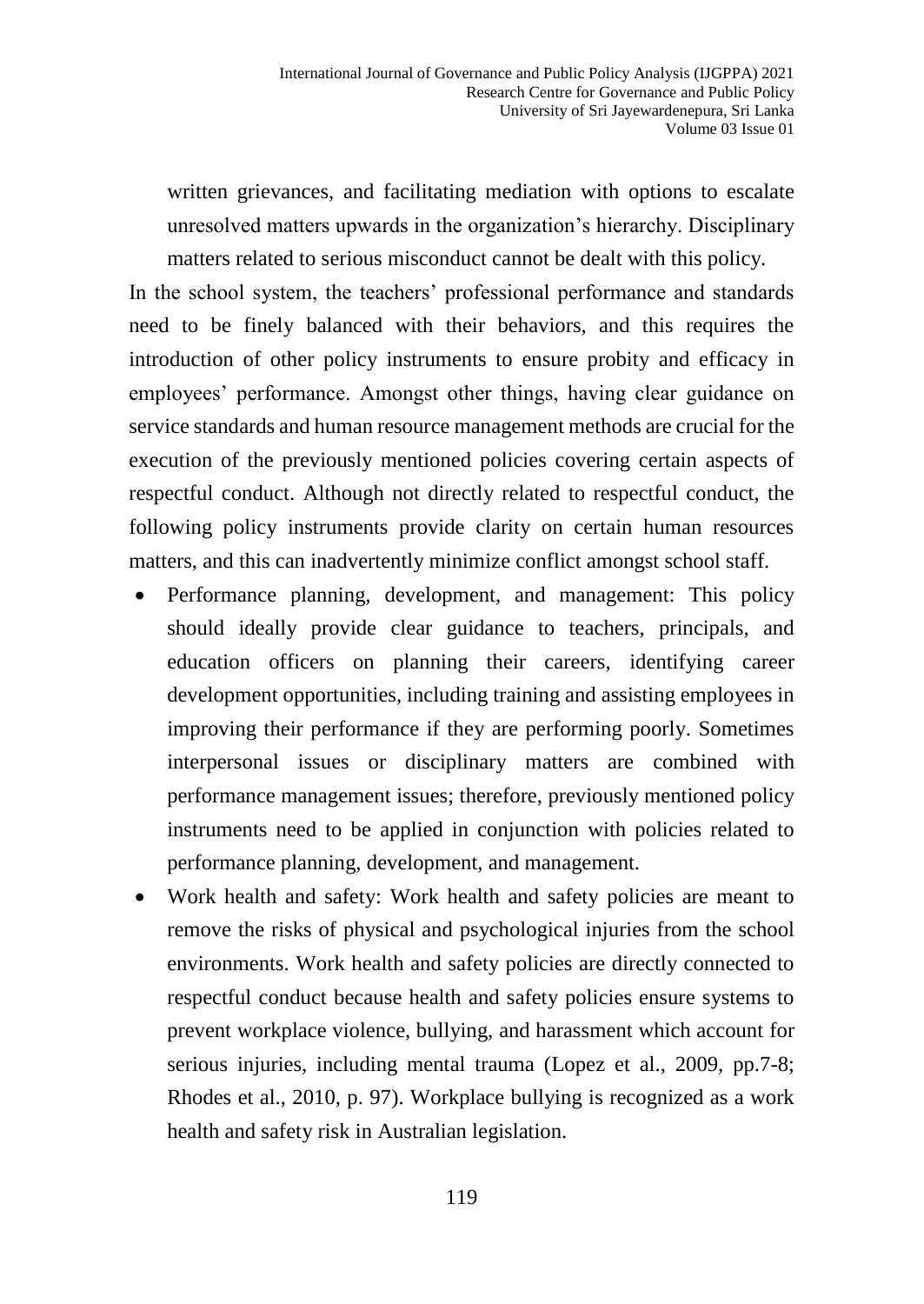- Reasonable adjustment: Disability-discrimination and prevention legislation in most developed countries have introduced reasonable adjustment or reasonable accommodation to remove the barriers experienced by people with disabilities, and such adjustments are generally provided to students as well as teachers with disabilities. Disability is broadly defined to include not only physical and sensory disabilities but also chronic illnesses such as AIDS and mental health conditions such as depression or anxiety. Reasonable adjustments can be provided by making physical modifications such as adjusting table height for people using wheelchairs or installing screen reader software to computers for the use of blind persons. Adjustments can also be made by flexible practices, such as providing additional time for a dyslexic student to complete a test.
- Diversity and inclusion: Most government organizations, including education authorities in developed countries, have diversity and inclusion policies to promote workplace productivity through managing diversity. These initiatives also directly link to respectful conduct since they aim to create a leveled playing field for various marginalized segments of the society, such as ethnic/religious minorities or Lesbian, Gay, Bisexual, Transgender, and Intersex people. Some of these minority groups also may require certain adjustments or flexible arrangements in schools, like reasonable adjustments given to persons with a disability.

Unlike legislation that applies to the entire jurisdiction of the state, policies can be locally adapted to fulfill the local requirements at certain institutions while locally incorporating legally imposed behavioral requirements such as non-discriminatory conduct. According to Nankervis et al. (2002, p. 67), human resource policies are effective if they are culturally appropriate. Therefore, certain requirements of ethnic or religious groups may need to be considered instead of taking a blanket approach. This means, although public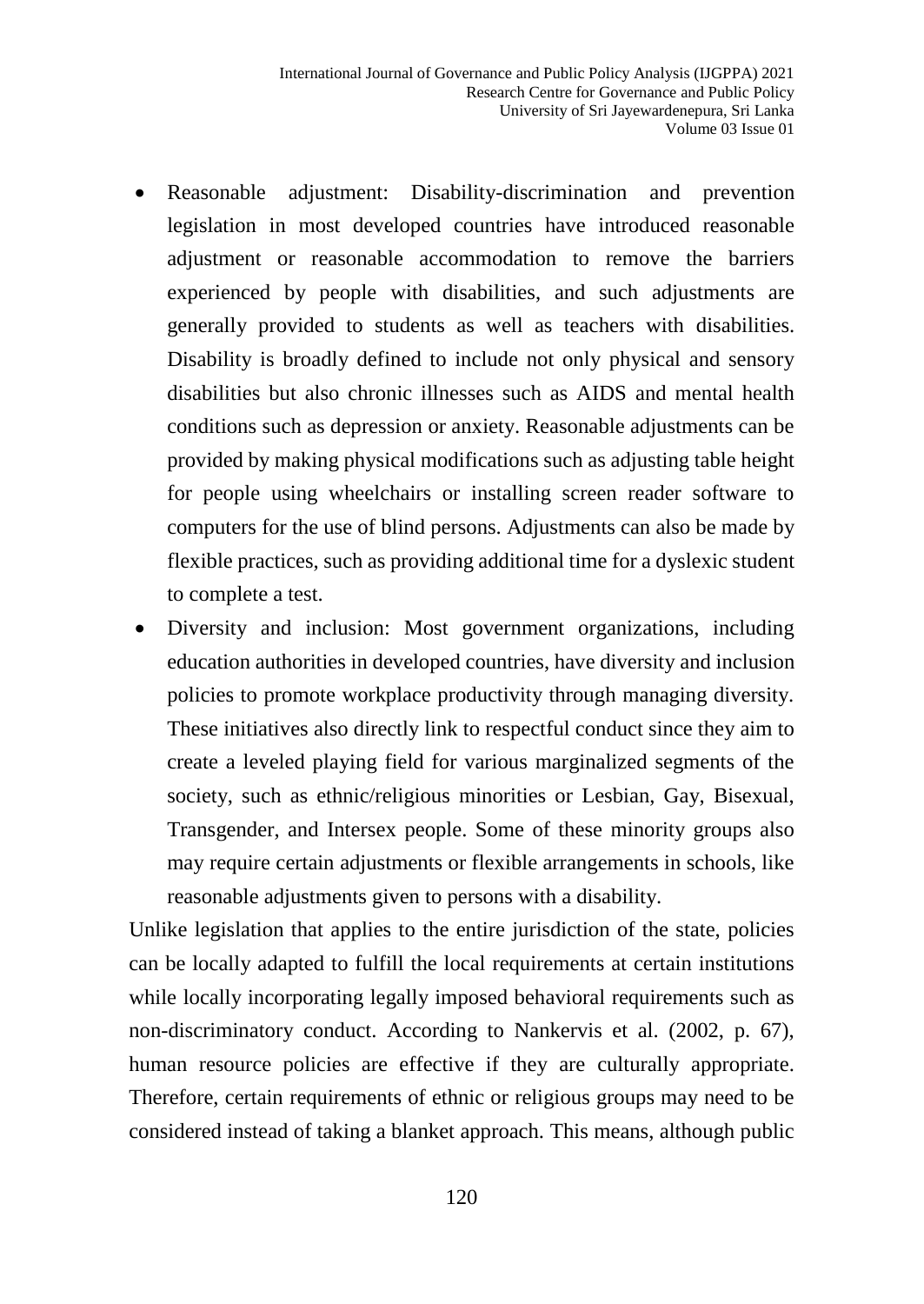schools are administered according to certain uniform rules and regulations, some flexibility may be provided to introduce adjustments through locally customized processes, considering ethnic, religious, or socio-economic factors. Nonetheless, as explained earlier, respectful conduct needs to be articulated from a single source of value base, which applies to teachers as well as students and parents. For example, Australia's Department of Education of Victoria has a central policy document that sets the benchmark of respectful conduct, and everyone in the workforce is required to meet these behavioral standards (Department of Education of Victoria, 2021). Similarly, the SCI reports propose to adopt fundamental sets of values through central policy documents such as a charter to set behavioral standards applicable to teachers and the student-parent community (SCI, 2020, p. 62). As such, the central policy document can function as the bedrock of the procedures which may be customized by the schools according to their requirements.

Even though our substantive law requires some modification, for example, defining bullying, the existing law provides a solid foundation to set up a comprehensive policy framework to be implemented by the public schools. A progressive diversity and inclusion policy can be developed based on the constitutional fundamental rights by guiding the school authorities to treat everyone equally regardless of their backgrounds, such as race, religion, or disability (SCI, 2020, Chapter 3). The minimum requirement of the policy framework aiming to promote respectful conduct in schools must at least meet the standards-imposed by-laws that prohibit discrimination and various types of physical or psychological violence; however, the institutions can strive to achieve higher thresholds of conduct based on the organizational priorities. For instance, the schools can adopt a broader definition for bullying by expanding the spectrum of disrespectful conduct beyond what has been covered by the anti-ragging laws.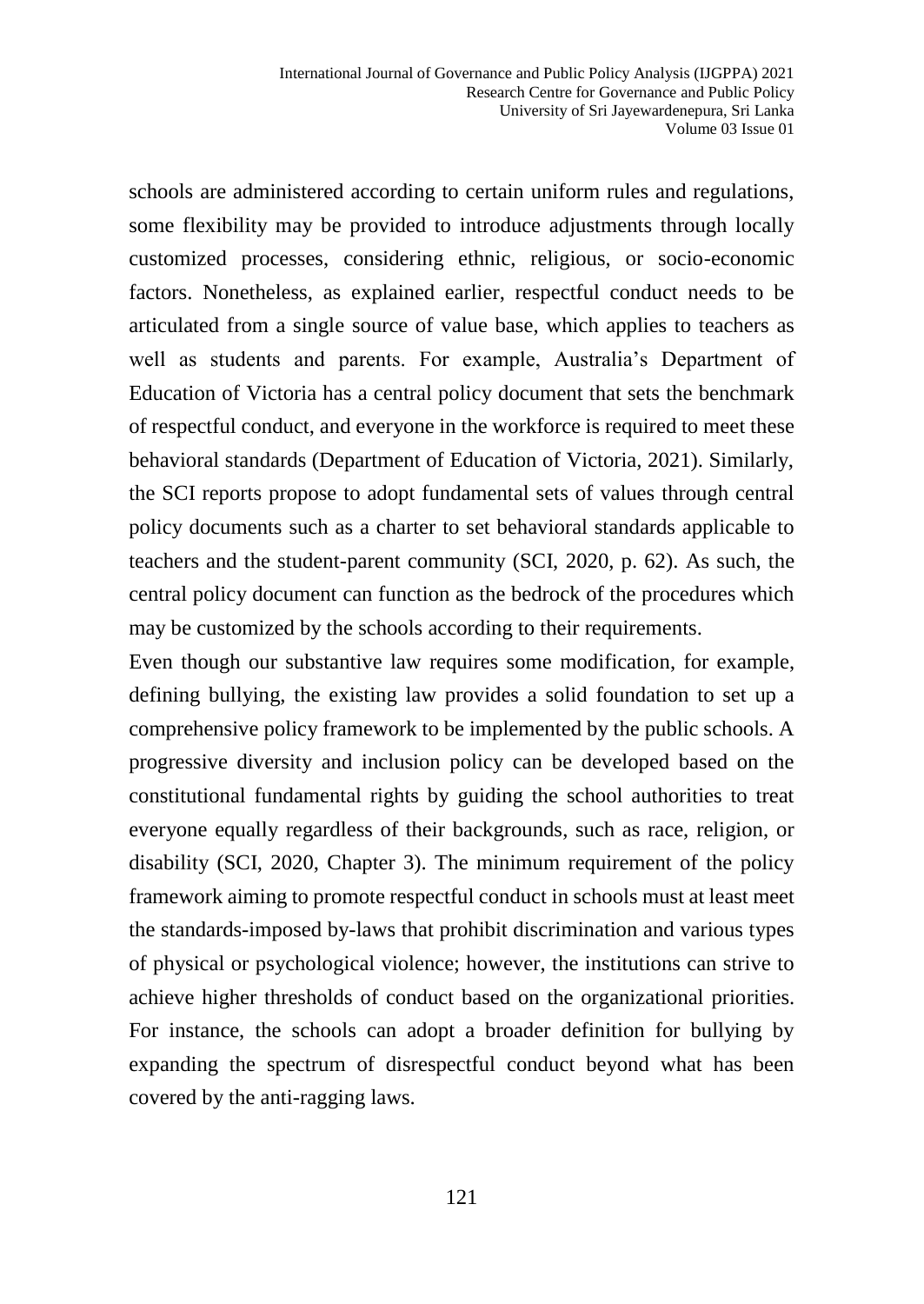#### **The Remedial Pathways**

When incidents are reported to the school authorities, it is important to draw a line separating the remedial pathways available to an individual within the school system and outside the system by determining whether a particular issue should be resolved externally by litigation or internally by a complaint handling or dispute resolution mechanisms. As explained earlier, organizational policies published by local and international entities such as MoE of Sri Lanka, the Department of Education of Victoria, and NSW (New South Wales) were extensively reviewed in this study and based on this review, remedial pathways to address disrespectful behavior available in an organizational setting can be summarised under the following three tiers, acknowledging a certain degree of overlapping of the tier boundaries.

- Serious breaches of law: Issues related to types of conduct that trigger mandatory reporting to external authorities such as police, workplace health, and safety authorities or child protection authorities cannot be placed within the internal policy framework; however, on such the internal policies are still required to guide the schools on matters under their control, for example protecting the privacy of an abused student or tentatively removing a teacher accused of misconduct from certain duties pending an investigation. To determine whether a serious breach of law has occurred, the officer assessing the conduct needs to verify whether the conduct in question would come under any definition of offenses in the Penal Code or any other statute imposing criminal liability on the perpetrator.
- Serious breaches of internal Code of Conduct: Serious workplace conduct issues can be considered as a type of behavior that could trigger a mandatory internal investigation process, which is generally facilitated by a specialized investigation unit within the organization. Discrimination or harassment based on the grounds prohibited by the Fundamental Rights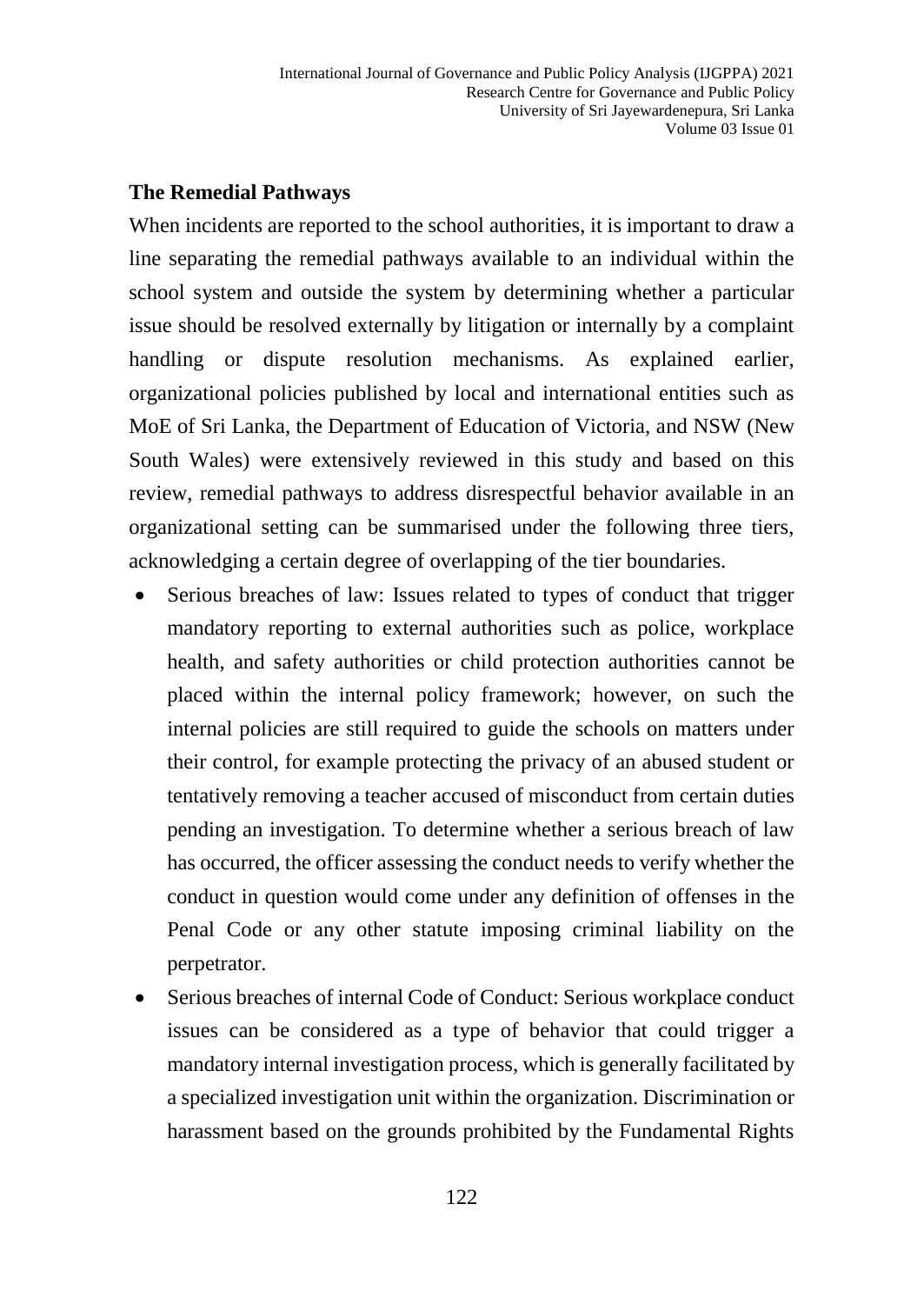chapter of the Constitution should also be prohibited by the Code of Conduct, and such conduct can be considered under this category. In this regard, the officer making the initial assessment should verify whether the conduct in question comes under the relevant definition of discrimination. It is important to note that on some of these occasions, the aggrieved persons may be able to seek remedies through external avenues such as lodging complaints in the Human Rights Commission. This means in some cases, both internal investigations and litigation can take place simultaneously.

• Interpersonal disputes: Interpersonal disputes which do not fall under either of the above categories need to be resolved internally applying the grievance resolution policy, and relevant remedies include mediation between parties or counselling of staff by their supervisors. Discrimination or harassment-like conduct is not suitable for dealing with in this manner.

For this three-tier system to work, the school staffs need to have a clear understanding of which approach is to be taken when an incident is reported. At least the school principals must have the training to match a particular type of questionable conduct with one of the three-tier remedial pathways so that they can mitigate the risk of injury and litigation while minimizing the impact of such issues in the day-to-day running of the schools. The matching of the questionable conduct with the appropriate remedial pathways can be done by applying a threshold test. These tests can be conducted by asking a set of questions or applying a comprehensive formula to identify criminal labiality or compliance-related matters. The first step of the threshold test is to verify whether the conduct triggers mandatory reporting requirements; if so, the matter should be considered under the aforementioned first tier. If the matter doesn't trigger mandatory reporting, the second test is to ask whether particular conduct triggers an internal investigation process, and an affirmative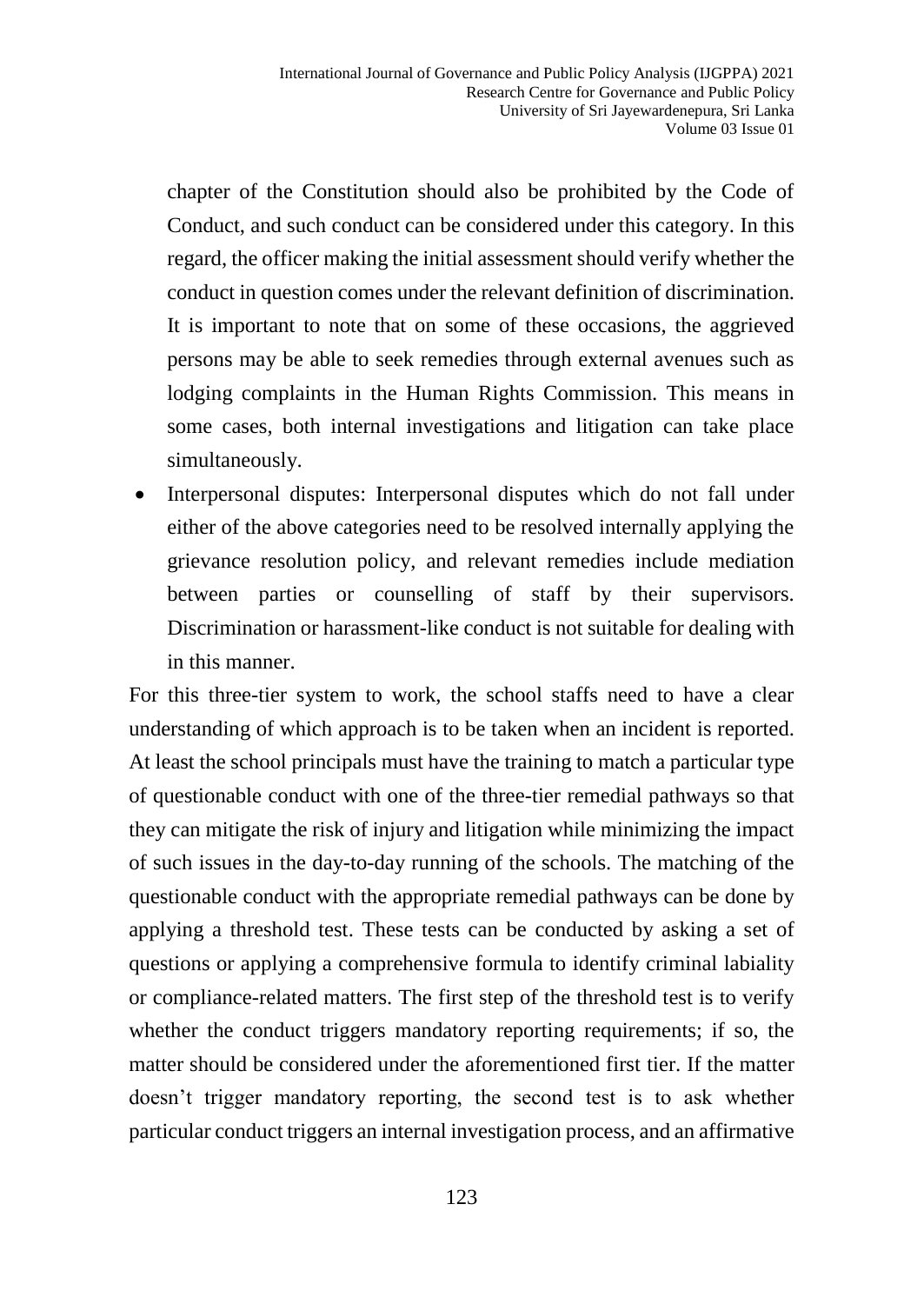answer to this question will place the matter under the second tier of the remedial pathway. Only such matters filtered through the first and second tiers will be fallen into the third tier to be dealt with under internal mechanisms.

#### **The Program Framework**

A policy framework that regulates respectful conduct in schools needs to be implemented both in reactive and proactive ways. The three-tier approach to 'peace' proposed in Galtung's peace theory can be useful in articulating these reactive and proactive approaches to peace initiatives that apply to respectful conduct in schools, as presented by Cremin and Bevington (2017, p. 55). According to Galtung's theory, 'peace keeping' and 'peace making' efforts are positioned in the reactive end of the spectrum of peace initiatives, and previously discussed policy rollouts and remedial pathways, as well as some of the innovative conflict resolution methods explained in the next paragraph, can be considered under these reactive efforts.

The SCI report suggests that while respectful behavioral standards are reinforced through educational activities and publicity campaigns, schools also should set up mechanisms of early intervention as well as responsive actions to deal with grievances arising from breaches of behavioral standards (SCI, 2020, Chapter 3). The report further submits several mechanisms to resolve interpersonal issues between students, and these mechanisms include peer mediation under the supervision of teachers and peace-making circles to resolve conflicts between groups by facilitating reflection and dialogue amongst students. Emphasizing the importance of helping all children to develop more caring attitudes towards each other, Cowie and Jennifer (2007) propose peer support mechanisms by training students to become peer mediators. Unlike punitive and retributive measures, restorative practices have proven to have the capacity to mend the harms of broken relationships by addressing the needs of both the victim and the offender by using a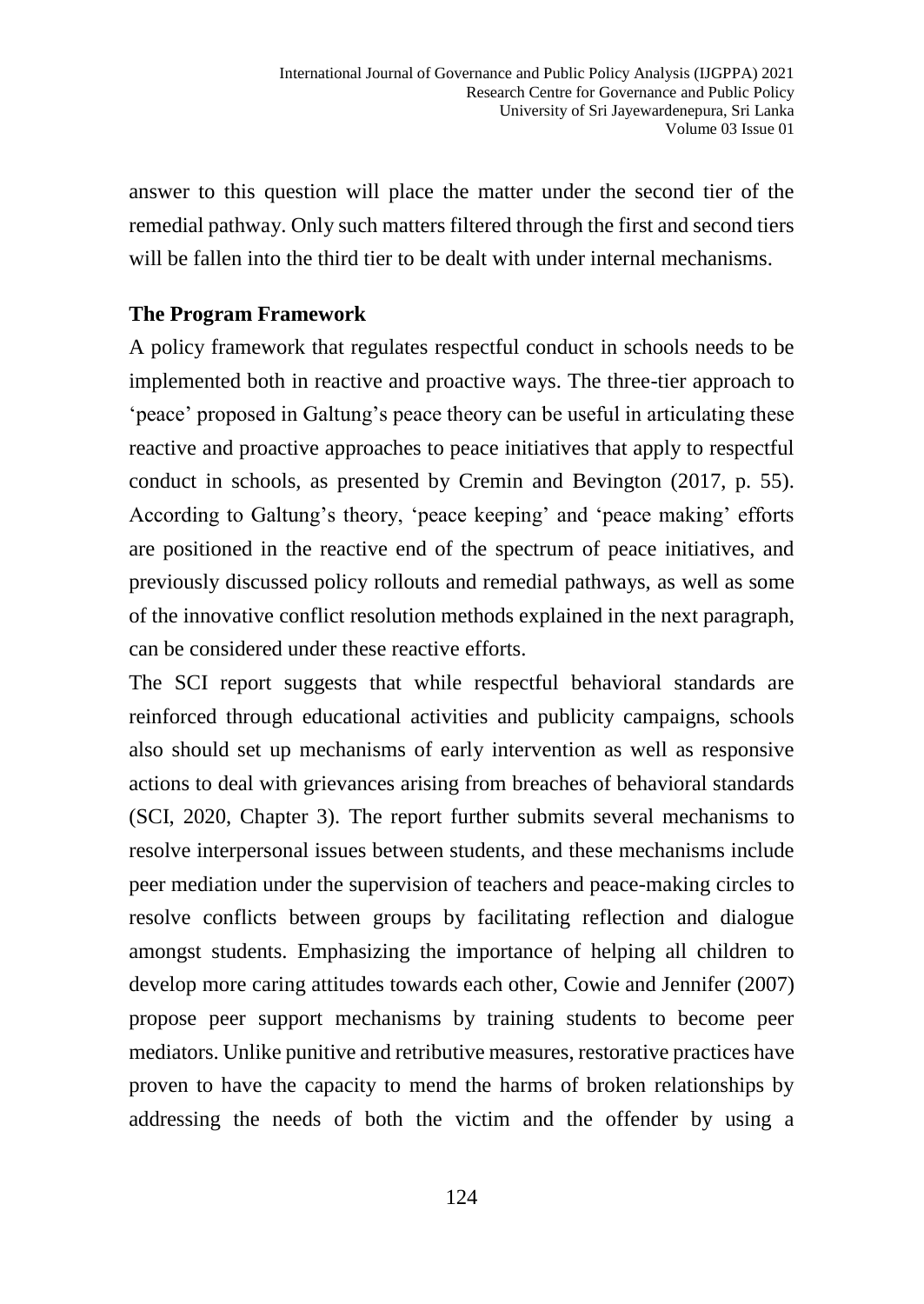communitarian process to generate resolutions mutually agreed upon by the participants (Solinas, 2007, pp. 8-9).

A more proactive approach to promoting respectful conduct can be positioned within a large institutional reform agenda, which is in some sense explained as 'peace building' initiatives in peace theory formulated by Galtung (Cremin & Bevington, 2017, p. 55). Some of these proactive measures can be found in certain innovative programs implemented in various schools across the globe. A collection of research papers compiled by UNESCO (2014) under the theme of 'Learning to Live Together' presents a range of proactive international examples in the areas of curricular design, teacher training, community arts, and community engagement. To promote positive behavior and attitudes amongst students, Cremin and Bevington (2017) advocate for applying various creative methods such as 'photo-voice' where photographs are used to engage students and consult them on peace in school or activities (Cremin  $\&$ Bevington, 2017, p. 56). Sinclair (2013, pp. 27-29) also proposes innovative methods such as expressive activities using visual art, drama, poetry, creative writing, diaries, music, dance, and activities based on photographs or pictures depicting certain scenarios or stories to develop the students' empathy and to introduce relevant concepts, skills or values. These proactive measures are generally aimed at initiating positive changes in the organizational culture by cultivating positive attitudes on respectful conduct and building the capacities of the individual members of the school community to reflect on issues related to respectful conduct and self-manage conflicts or disputes.

It is not only the students who should be supported to resolve their interpersonal disputes but also the teachers and, in some cases, parents. The field study segment of the SCI report presents volumes of evidence of disrespectful conduct amongst teachers and parents (SCI, 2020, Chapter 2). Like children, adults also should be supported to resolve their interpersonal disputes, not amounting to serious disciplinary matters through alternative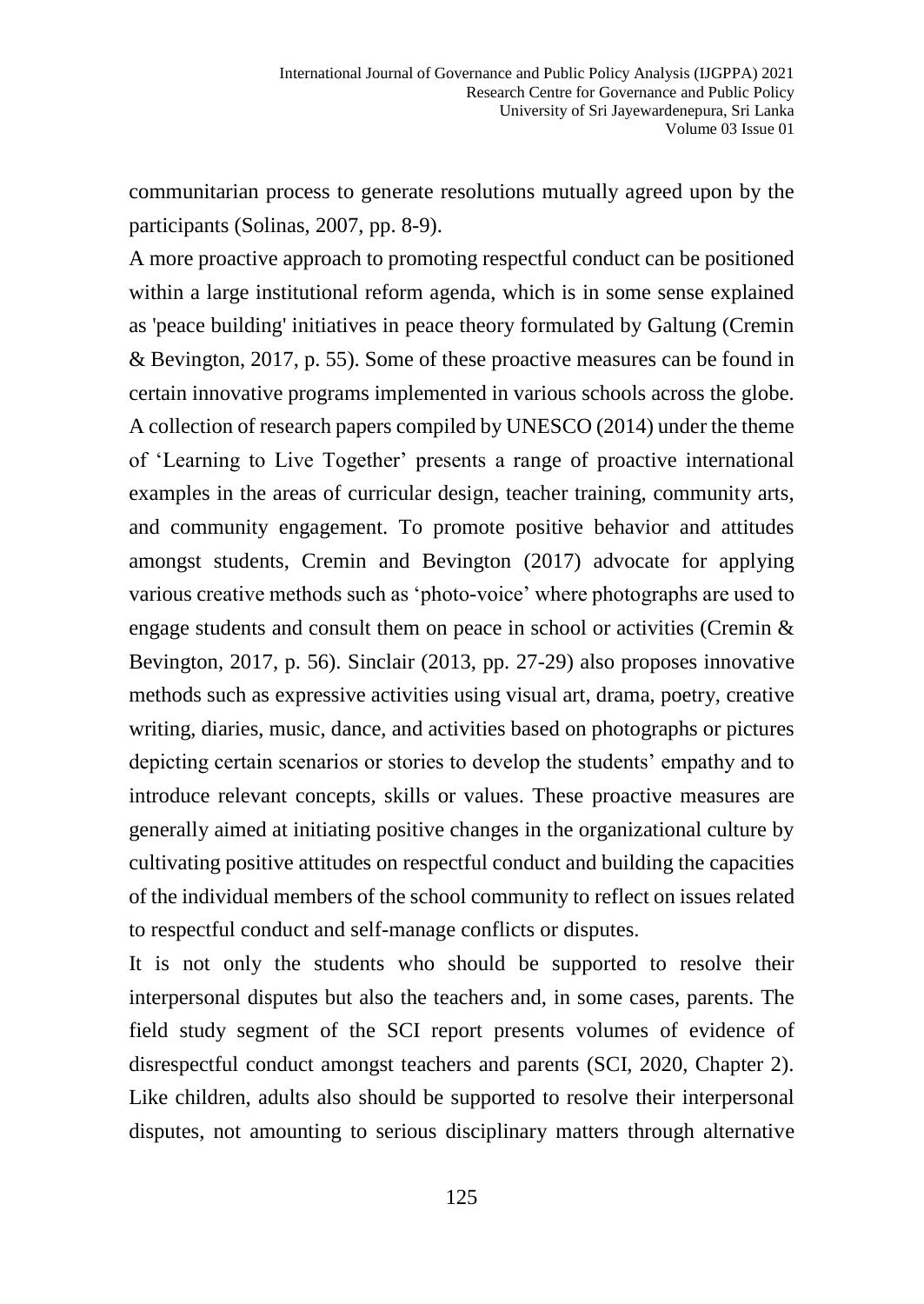dispute resolution mechanisms such as informal discussions facilitated by third parties or formal mediation, which leads to mutually agreed solutions. Citing an example from Colombia, Sinclair (2013, p. 108) explains how researchers of Andes University delivered a program on conflict reduction which involved developing and testing a curriculum targeting students in grade 2-5 classes and their teachers while conducting workshops for their parents.

The proactive methods of implementing the policy framework should be delivered in congruence with the organizational strategies and operational plans. The state and territory governments in Australia with a significant service delivery portfolio such as education or health generally have an agency-wide strategic framework aiming to implement various policies such as workforce diversity and workplace health and safety policies which have a direct or indirect function in regulating respectful workplace conduct. For example, the NSW Education Department's Code of Conduct (2018) presents the central foundation to develop procedures to regulate respectful conduct in the workplace, and to build the staff capacities in applying this Code of Conduct, the Department provides staff training, advice, and resources, amongst other things. Also, the agency-wide four-year Diversity and Inclusion Strategy of the NSW Education Department refers to 'respecting and valuing the differing backgrounds' providing the basic central policy foundation to ensure respectful conduct in schools (NSW Government, 2018).

#### **Community Participation**

Earlier, the legal and policy frameworks were identified as two key requirements to improve diversity and inclusion in the schools as submitted by Rashid and Tikly (2010, pp. 10-33). The same publication further submits two additional requirements: community partnership structures to engage the school community in decision making and local support systems to assist schools with monitoring, advising, evaluation, targeted interventions, etc.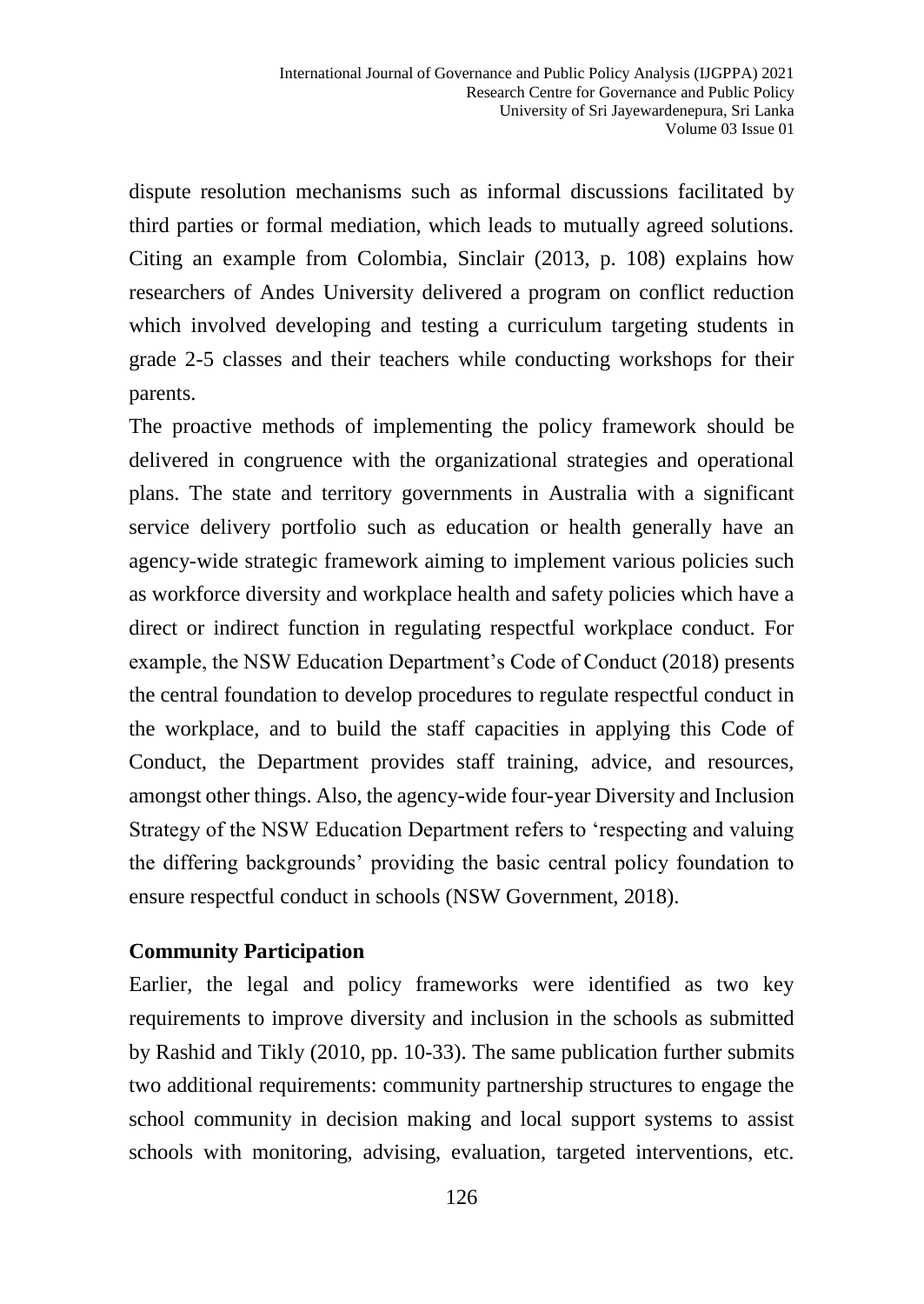Collecting volumes of evidence on good practices across the world in this regard, the SCI report submits that the entire school community, including teachers, students, and parents, should be consulted throughout the policy development and rollout process to ensure wider participation and to create a sense of ownership of the policy initiatives amongst the members of the school community (SCI, 2020, p. 59). The report further recommends implementing a communication strategy combined with training for school community members on respectful conduct to maximize the impact of the policy framework (SCI, 2020, p. 58).

Participation of the school community is encouraged by practitioners and researchers who advocate for a whole school community approach to eliminate violence and disrespectful conduct from the school environment. Cowie and Jennifer (2007) submit that the community inside and outside the schools should be engaged in such initiatives to have any chance of succeeding. Authors argue that the success of such initiatives can be assured only if all members of the school community feel empowered to participate meaningfully in the development and implementation of such initiatives, but the lack of ownership will result in community resistance. Cowie and Jennifer (2007) propose a multi-level model to get the school community involved in such initiatives, and the activities include the provision of information to the school community; seeking the community's involvement through meetings or workshops, and facilitating all members of the school community to work together sharing responsibilities (Cowie & Jennifer, 2007, Chapter 3,5). Based on the evidence of good practices across the globe, the following initiatives could be proposed to be adopted in the local school system:

 Consultation of the school community: Pointing out the benefits of the consultative approach to human resource policymaking, Nankervis et al. (2002, p. 65) point out that the employees show increased commitment to policies developed by facilitating their participation in the policymaking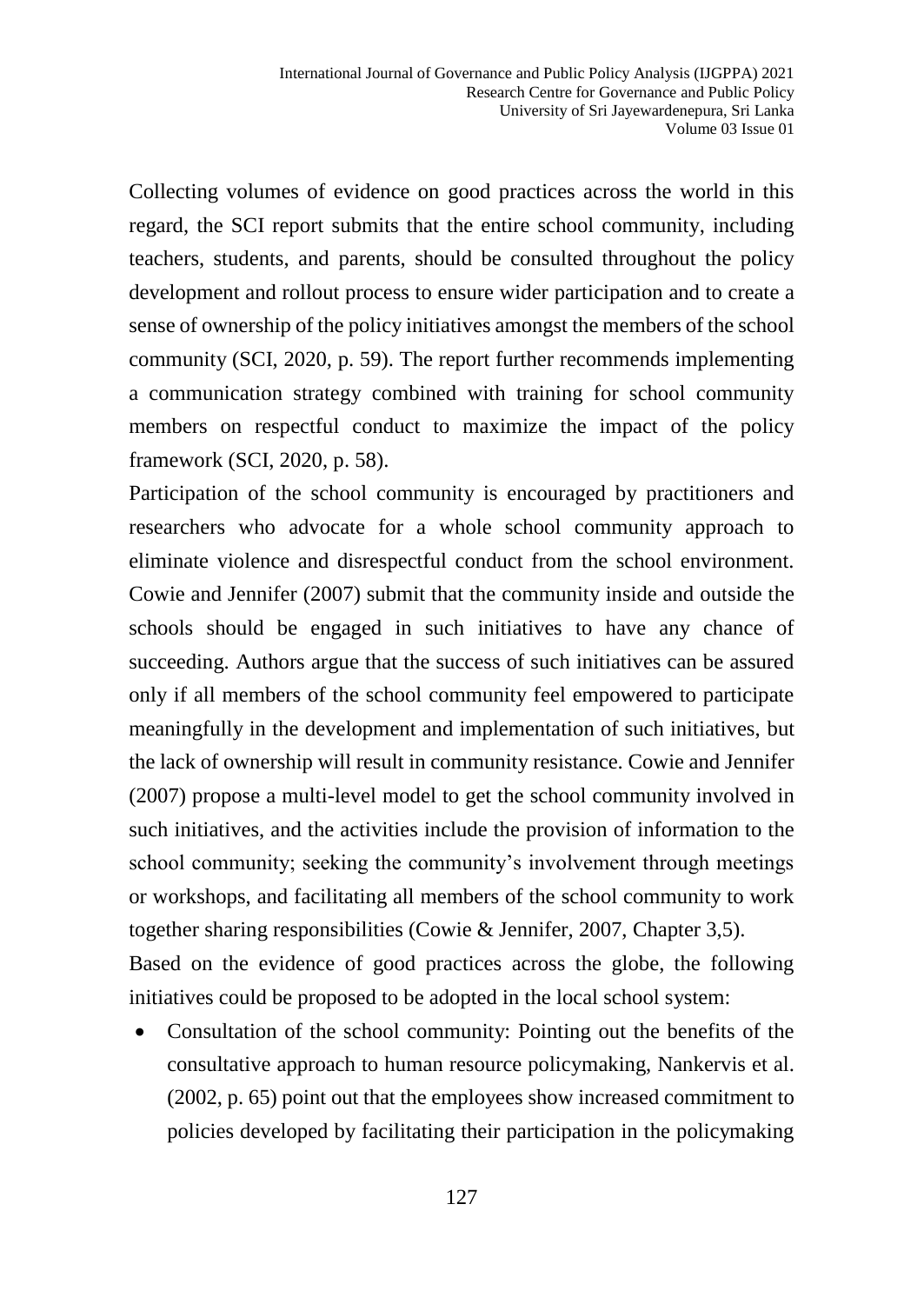process. Policies introduced top-down to the schools without having the input of the school community are likely to fail due to various reasons, including impracticability or absence of ownership from the part of the community. It is sometimes important to pilot the policies initially to identify the problems associated with implementation. Also, the implementation of the policies needs to be constantly monitored and reviewed through a consultative process.

- Communication through a range of strategies in and outside classrooms: Policy initiatives without a communication strategy are unlikely to produce results due to several reasons, including a lack of awareness amongst the members of the school community on the very existence of the policy. Behavior-related policies should be promoted in the school community to raise awareness of the anticipated behavioral standards from the students, teachers, parents, and non-teaching staff. Seminars, posters, short films, or social media posts can be considered as some examples of communication methods.
- Capacity building of the school community: For a policy framework to be implemented successfully, the school community should be equipped with adequate skills to apply the policies and deal with breaches. In particular, key decision-makers in schools, such as principals, need to have the skills to identify the correct pathway to address the policy breaches, and they also require skills in conducting delegated investigations or facilitating mediation between staff members having interpersonal conflicts. All the key prominent strategies or publications produced by the MoE and the NEC (National Education Commission) point out the importance of training teachers and principals to better manage disputes or conflicts in schools (NEC, 2016; MoE, 2008a). As proposed by the British Council, local support systems should be set up to assist schools with these initiatives, and the deployment of regional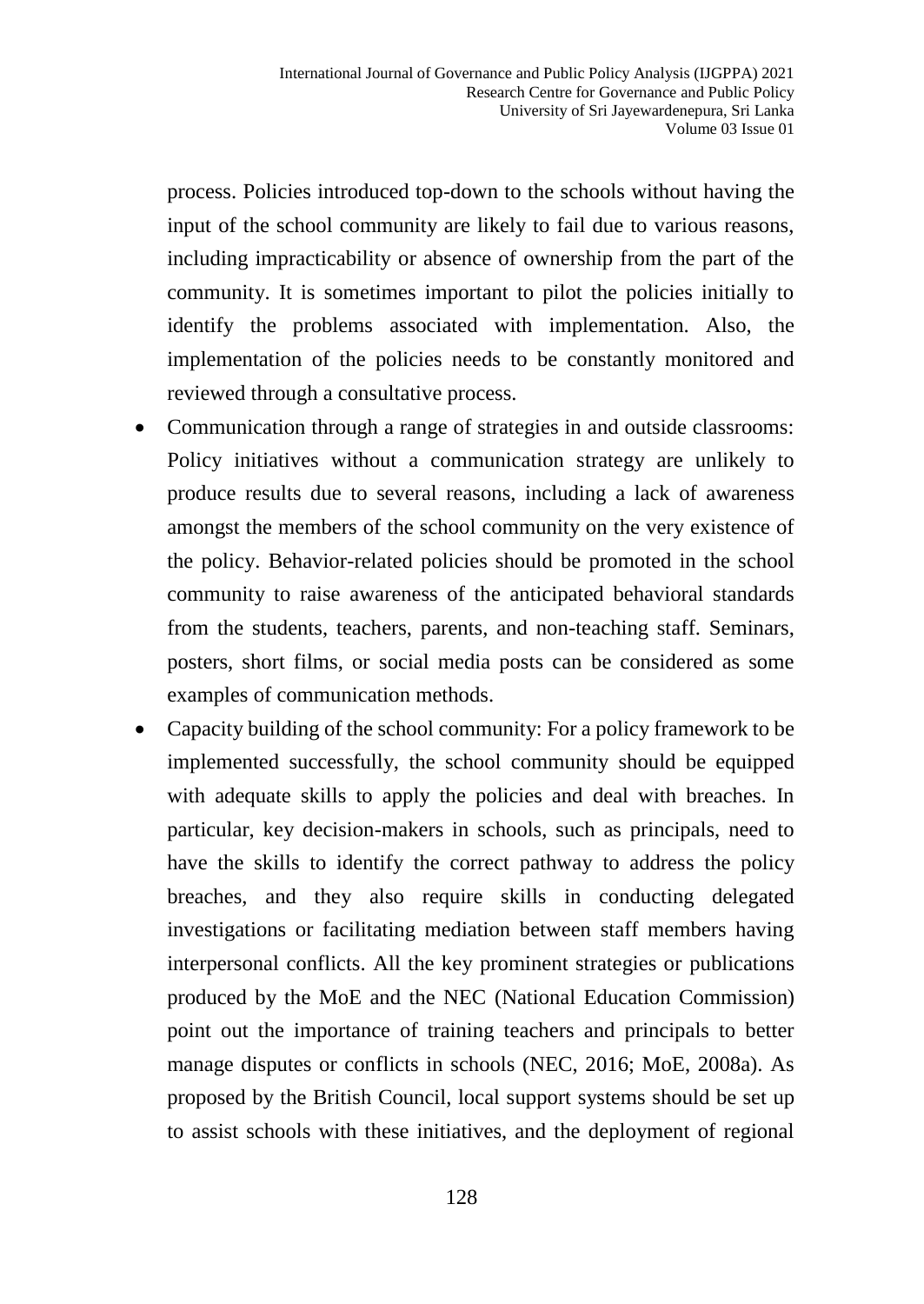advisors or evaluation teams can be proposed to build staff capacities (Rashid & Tikly, 2010, pp. 10-33).

Curricular and Co-curricular activities: Volumes of literature and national policy instruments such as the 'Final report of the National Committee for formulating a new Education Act for general education' (Gunawardena et al., 2009) insist on reinforcing respectful behavioral standards through school activities inside and outside the classrooms. Some measures have been taken already by introducing subjects such as Life Competencies and Civic Education.

#### **Conclusion and Recommendations**

Exploring the legal framework influencing respectful conduct of the school community members, this article submitted that an effective policy framework must be built on the principles of Fundamental Rights presented in the Constitution and considering other pieces of legislation. Further, it was argued that an effective policy framework should be developed by engaging all members of the school community in the whole process of policymaking, and the policies should be supplemented by a program framework that supports the implementation of policies through communication and capacity building initiatives. The aforementioned policy and program frameworks were also discussed, considering the intersectional aspects of peace building and social cohesion, emphasizing the importance of taking a holistic approach to address disrespectful conduct in schools. The materials presented in this article established the endemic problem of the perpetuation of violence and disrespectful conduct in school at multiple levels. It is important to take swift actions by the education authorities to develop strategies based on the policy and program frameworks proposed in this article. To develop and implement such strategies, all layers of the decision-making authorities in the education sector need to come together under visionary leadership supported by longterm commitments.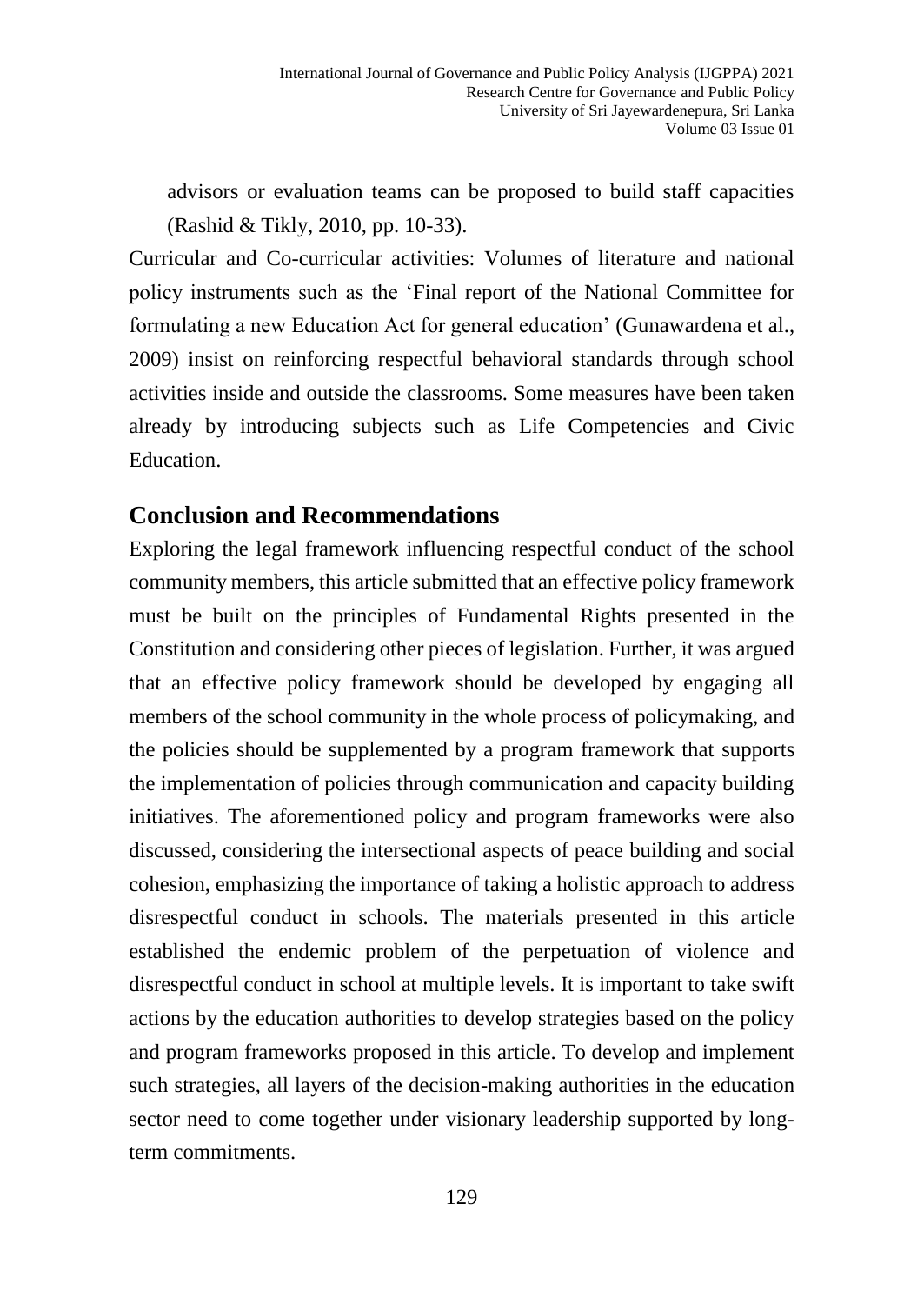#### **References**

- Alexander, J., & Wyk, V. (1997). The Intercultural Culture of Schools: Problems and Challenges for a Post-Apartheid South Africa, *The Journal of Negro Education*, *66*, 4.
- Carter, C., & Osler, A. (2000). Human rights, identities and conflict management: A study of school culture as experienced through classroom relationships, *Cambridge Journal of Education*, *30*(3), 335- 356.
- Central Bank of Sri Lanka. (2005). *The Consumer Finances and Socioeconomic Survey Report*, 2003/04. Part 1.
- Cowie, H., & Jennifer, D. (2007). *Managing Violence in Schools: A Whole-School Approach to Best Practice*, SAGE.
- Cremin, H., & Bevington, T. (2017). *Tackling Conflict and Creating a Culture of Peace in the Classroom*, Routledge.
- De Silva, H., Senarath, U., De Zoysa, P., & Weerasinghe, M.C. (2017). *A Study on Child Disciplinary Methods Practiced in Schools in Sri Lanka*, Save the Children International.
- Department of Education of Victoria. (2021). *Policy and guidelines on Respectful Workplaces*. [https://www2.education.vic.gov.au/pal/respectful-workplaces/policy](https://www2.education.vic.gov.au/pal/respectful-workplaces/policy-and-guidance)[and-guidance](https://www2.education.vic.gov.au/pal/respectful-workplaces/policy-and-guidance)
- Dundar, H., Benoit, M., Michelle, R., Mari, S., Sangeeta, G., & Dhushyanth, R. (2017). *Sri Lanka Education Sector Assessment Achievements, Challenges, and Policy Options*, The World Bank.
- Gomez, M. (2006). Blending rights with writs: Sri Lankan public law's new brew, Acta Juridica, 451.
- Gunawardena, G. B., Suraweera, A.V., Perera, L., Epasinghe, P.W., Sandarasegaram, S., & Jiffry, M.T.M. (2009). *Final report of the National Committee for formulating a new Education Act for general*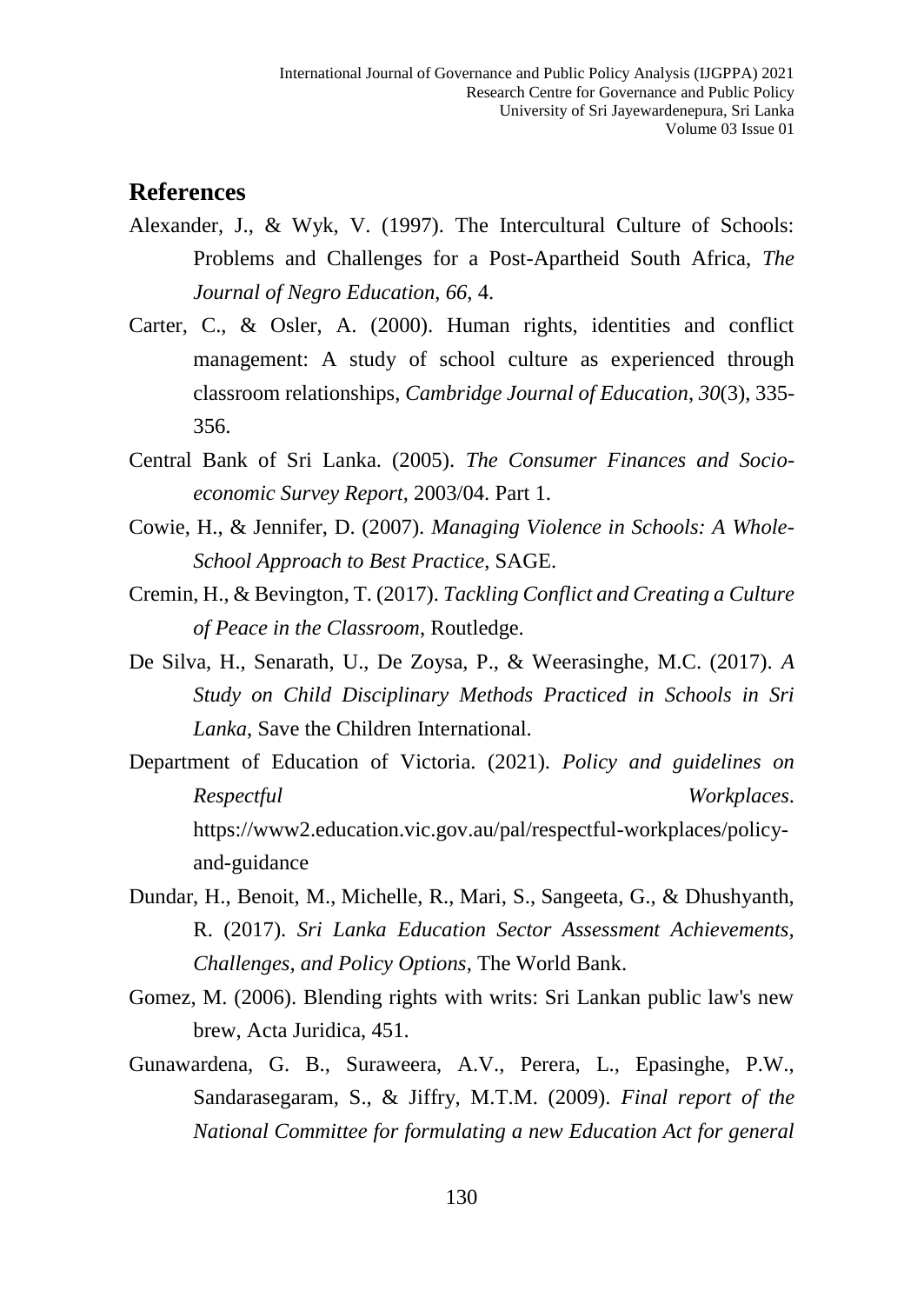*education*. National Education Commission, Colombo, Sri Lanka: Retrieved from NEC Publications Database.

- Handy, T. (2018). *Lessons Learned: Psychosocial Care in Education for Social Cohesion*, GIZ.
- International Labour Organisation. (2013). *Integrating Health Promotion into Workplace OSH Policies*.
- Lopez, S. H., Hodson, R., & Roscigno, V. J. (2009). Power, Status, and Abuse at Work: General and Sexual Harassment Compared, *The Sociological Quarterly*, *50* (1), 3-27.
- McMaster, C. (2013). Building Inclusion from the Ground Up: A Review of Whole School Re-Culturing Programmes for Sustaining Inclusive Change, *International Journal of the whole schooling, 9* (2), 1-24.
- Ministry of Education. (2008a). *National Policy on Social Cohesion and Peace Education*. Retrieved from [https://moe.gov.lk/wp](https://moe.gov.lk/wp-content/uploads/2020/06/NATIONAL-POLICY-AND-A-COMPREHENSIVE-FRAMEWORK.pdf)[content/uploads/2020/06/NATIONAL-POLICY-AND-A-](https://moe.gov.lk/wp-content/uploads/2020/06/NATIONAL-POLICY-AND-A-COMPREHENSIVE-FRAMEWORK.pdf)[COMPREHENSIVE-FRAMEWORK.pdf](https://moe.gov.lk/wp-content/uploads/2020/06/NATIONAL-POLICY-AND-A-COMPREHENSIVE-FRAMEWORK.pdf)
- Ministry of Education. (2008b). *Indicators of child-friendly school initiatives in Sri Lanka*. Retrieved from MoE Publications Database
- Ministry of Education. (2012). *Code and system of ethics on the moral conduct of teachers*.
- Ministry of Education. (2018). *Annual School Census of Sri Lanka Final Report*.
- Ministry of Public Administration. (1999). *The Establishment Code Vol. II*, The Government Publication Bureau.
- Nankervis, A., Compton, R., & Baird, M. (2002), *Strategic Human Resources, Management,* 4<sup>th</sup> Edition, Thompson.
- National Education Commission. (2016). *Raising the Quality of Education; Proposals for a National Policy on General Education in Sri Lanka*. Retrieved from NEC Publications Database.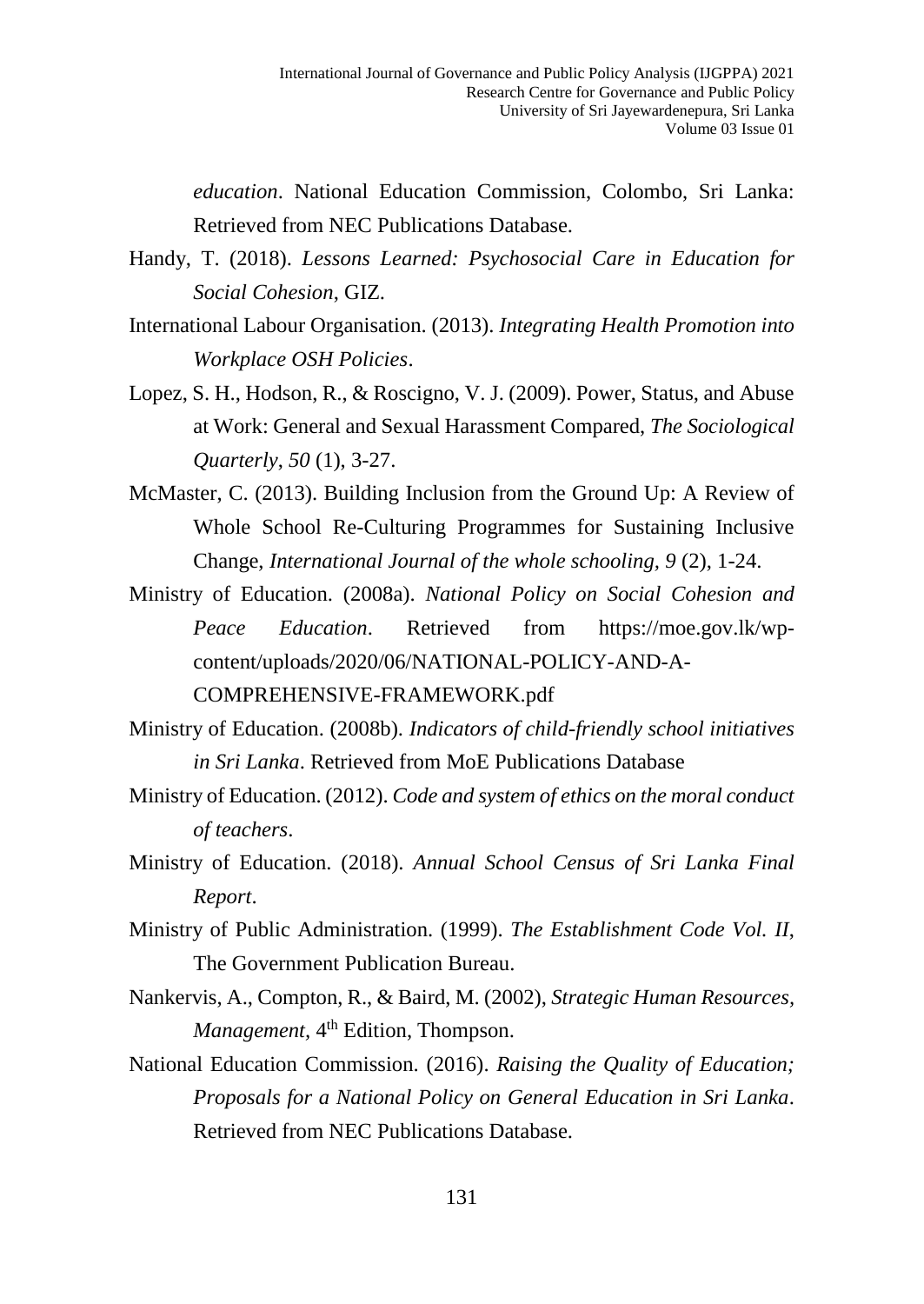- NSW Education Department. (2014). *The Code of Conduct of NSW Education*, Retrieved from NSW Education Policy Database.
- NSW Government. (2018). *Diversity & Inclusion Strategy*, Retrieved from [https://education.nsw.gov.au/about-us/strategies-and](https://education.nsw.gov.au/about-us/strategies-and-reports/strategic-plan/corporate-plans-and-strategies/diversity-and-inclusion-strategy-2018-2022)[reports/strategic-plan/corporate-plans-and-strategies/diversity-and](https://education.nsw.gov.au/about-us/strategies-and-reports/strategic-plan/corporate-plans-and-strategies/diversity-and-inclusion-strategy-2018-2022)[inclusion-strategy-2018-2022](https://education.nsw.gov.au/about-us/strategies-and-reports/strategic-plan/corporate-plans-and-strategies/diversity-and-inclusion-strategy-2018-2022)
- Rhodes, C., Pullen, A., Vickers, M. H., Clegg, S. R., & Pitsis, A. (2010). Violence and Workplace Bullying: What Are an Organization's Ethical Responsibilities? *Administrative Theory & Praxis*, *32* (1), 96- 115.
- Rashid, N., Tikly, L. (2010). *Inclusion and Diversity in Education; Guidelines for Inclusion and Diversity in Schools*, British Council, Spain.
- Save the Children International (SCI). (2020). *The whole school culture fosters social cohesion*.
- Sinclair, M. (2013). *Learning to live together; Education for conflict resolution, responsible citizenship, human rights and humanitarian norms*, PEIC.
- Solinas, J. (2007). *Harmonizing Restorative Justice Values, Programmes, and Whole School Culture*. (Master's thesis). Retrieved from Simon Fraser University thesis database.
- UNESCO. (2014). *Learning to Live together; Education policies and realities in the Asia-Pacific*. Retrieved from <https://bangkok.unesco.org/content/learning-live-together-policiesand-realities-asia-pacific>
- UNICEF. (2013). *Out-of-school children in Sri Lanka; country study*. Retrieved from <https://learningportal.iiep.unesco.org/en/library/outof-school-children-in-sri-lanka-country-study>